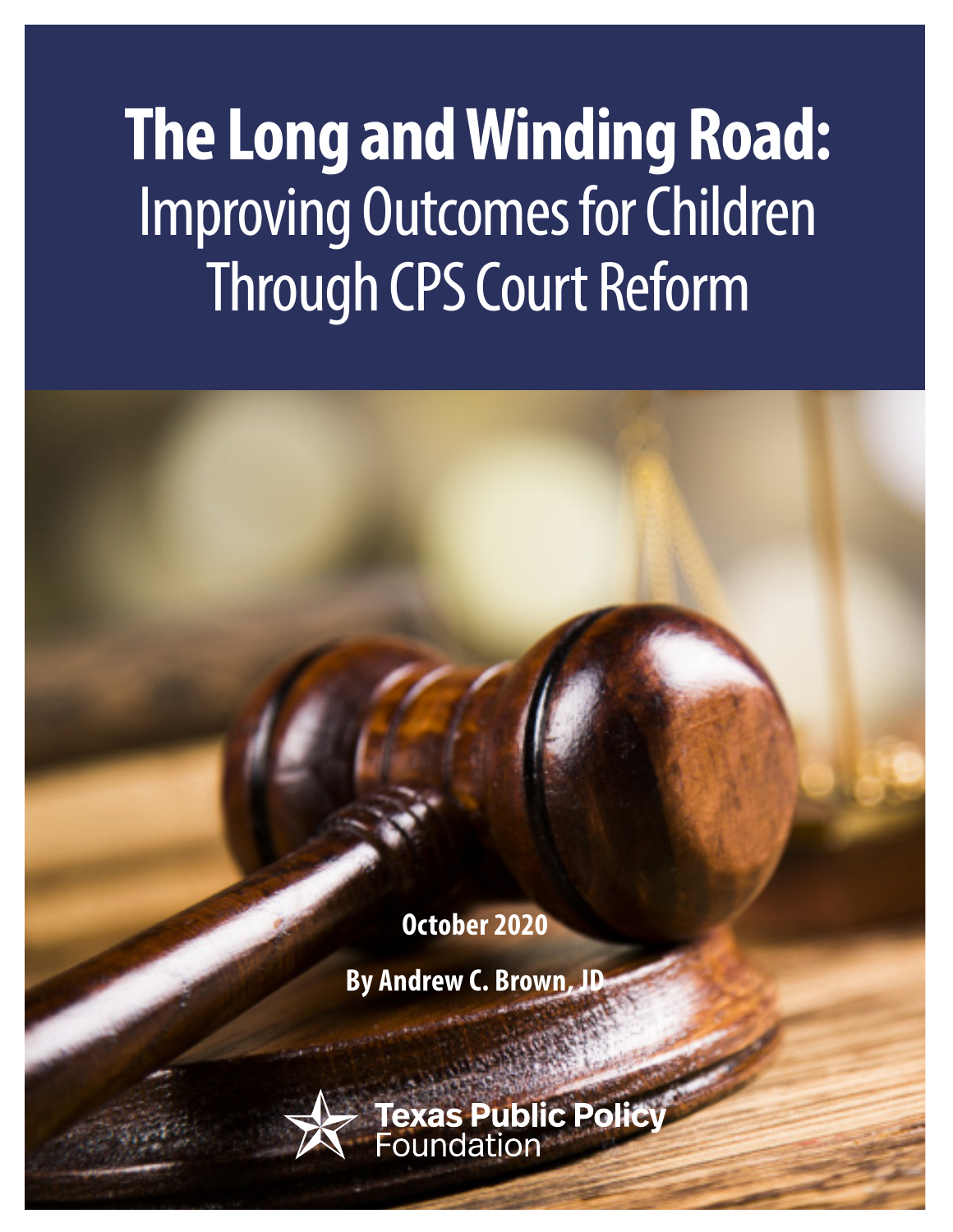# October 2020

by Andrew C. Brown, JD<br>Texas Public Policy Foundation



# **Table of Contents**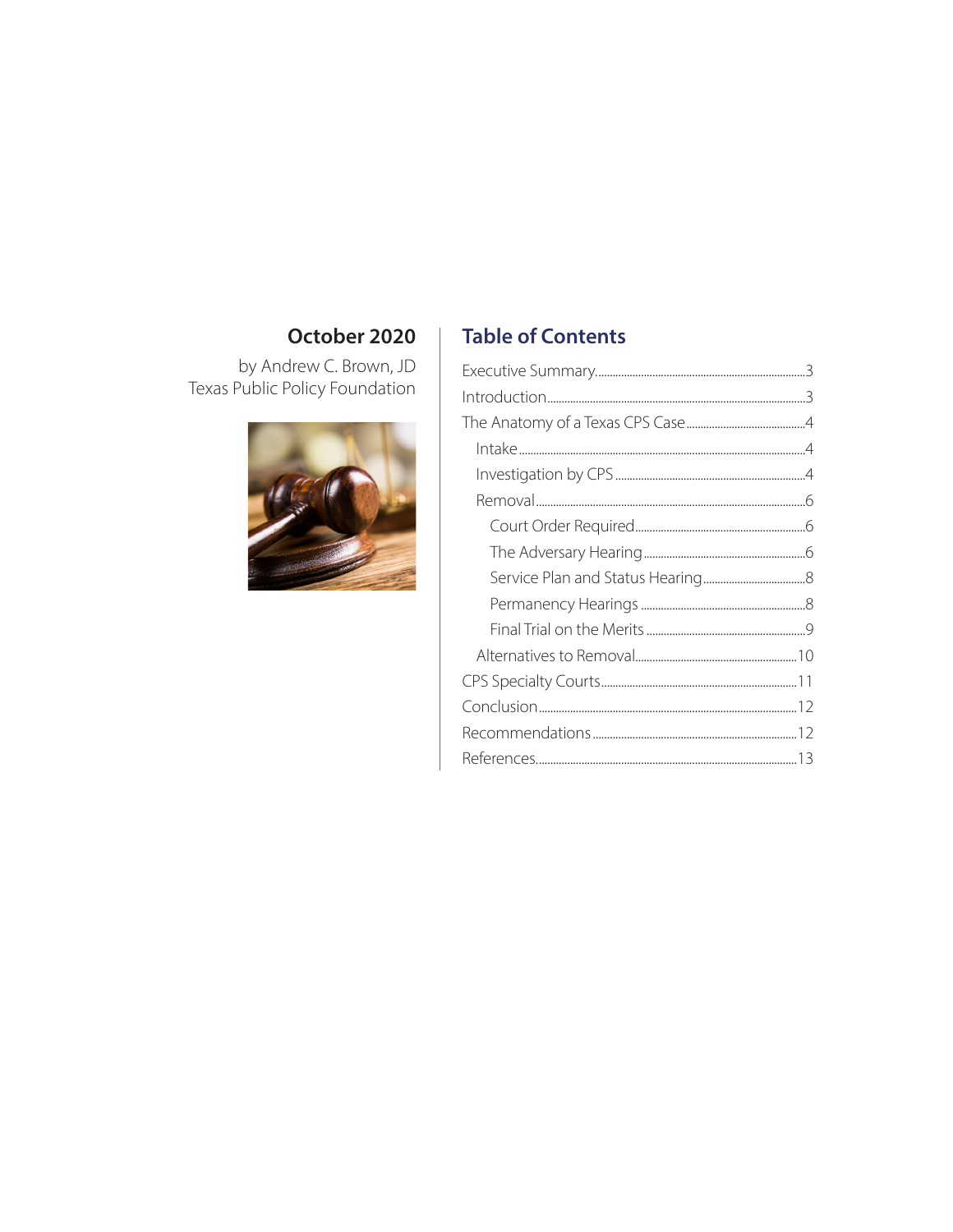# **The Long and Winding Road:** Improving Outcomes for Children Through CPS Court Reform

by Andrew C. Brown, JD

#### **Executive Summary**

There are more than 50,000 children in the Texas foster care system today. Between 2010 and 2018, approximately 52,500 Texas children experienced the termination of their legal relationship with at least one parent. Removing a child from their family is one of the most devastating actions the state can take against its citizens, and the power to permanently sever the relationship between a parent and child should only be exercised when the state has the most solid and substantial justification.

The liberty interest at stake in child protection cases—the fundamental right of families to be secure in their relationship—requires courts to exercise the utmost caution when making these life-altering decisions. Given the complexity of these cases and the potential life-shattering consequences, courts have the high duty to ensure that children are not needlessly subjected to the trauma of removal into foster care or permanent separation from their families. This paper will track the life cycle of a typical child protection case and propose reforms to enable courts with jurisdiction over child welfare issues to better safeguard the rights of families and achieve optimal outcomes for children.

#### **Introduction**

The number of children in the Texas foster care system has steadily increased over the course of the last decade, rising by 19.9% between 2010 and 2019 (Texas [Department of Family and Protective Services \[DFPS\], n.d.-a\)](https://www.dfps.state.tx.us/About_DFPS/Data_Book/Child_Protective_Services/Conservatorship/Children_in_Conservatorship.asp). Today, more than 50,000 Texas children are in the legal custody of the Department of Family and Protective Services.

Multiple studies have confirmed that forcibly separating a child from his or her family, even if only for a short time, is inherently traumatic and can result in long-term harm [\(Lawrence et al., 2006, pp. 71-72;](https://cca-ct.org/Study Impact of Foster Care on Child Dev.pdf) [Mitchell & Kuczynski, 2010,](https://www.sciencedirect.com/science/article/pii/S0190740909003089)  [pp. 437, 442-443\)](https://www.sciencedirect.com/science/article/pii/S0190740909003089). A 2007 study examining the impact of removal on children in Cook County, Illinois, suggested that children who entered foster care experienced higher rates of negative outcomes like juvenile delinquency, teenage motherhood, and economic struggles than their peers who remained with their families [\(Doyle, 2007, pp. 1598-1602\)](https://pubs.aeaweb.org/doi/pdfplus/10.1257/aer.97.5.1583). This study compared children who were "on the margin of placement," meaning that cases of extreme abuse or neglect were screened out and only those cases where there was disagreement among investigators as to whether or not to remove the child were examined (pp. 1584, [1586](https://pubs.aeaweb.org/doi/pdfplus/10.1257/aer.97.5.1583)).

# **Key Points**

- The number of children in the Texas foster care system rose by nearly 20% between 2010 and 2019.
- Forcibly separating a child from their family, even for a short time, is inherently traumatic and can result in long-term harm.
- As guardians of individual rights, courts have the high duty of safeguarding the liberty of families from abuse at the hands of government and protecting children from abuse at the hands of caregivers.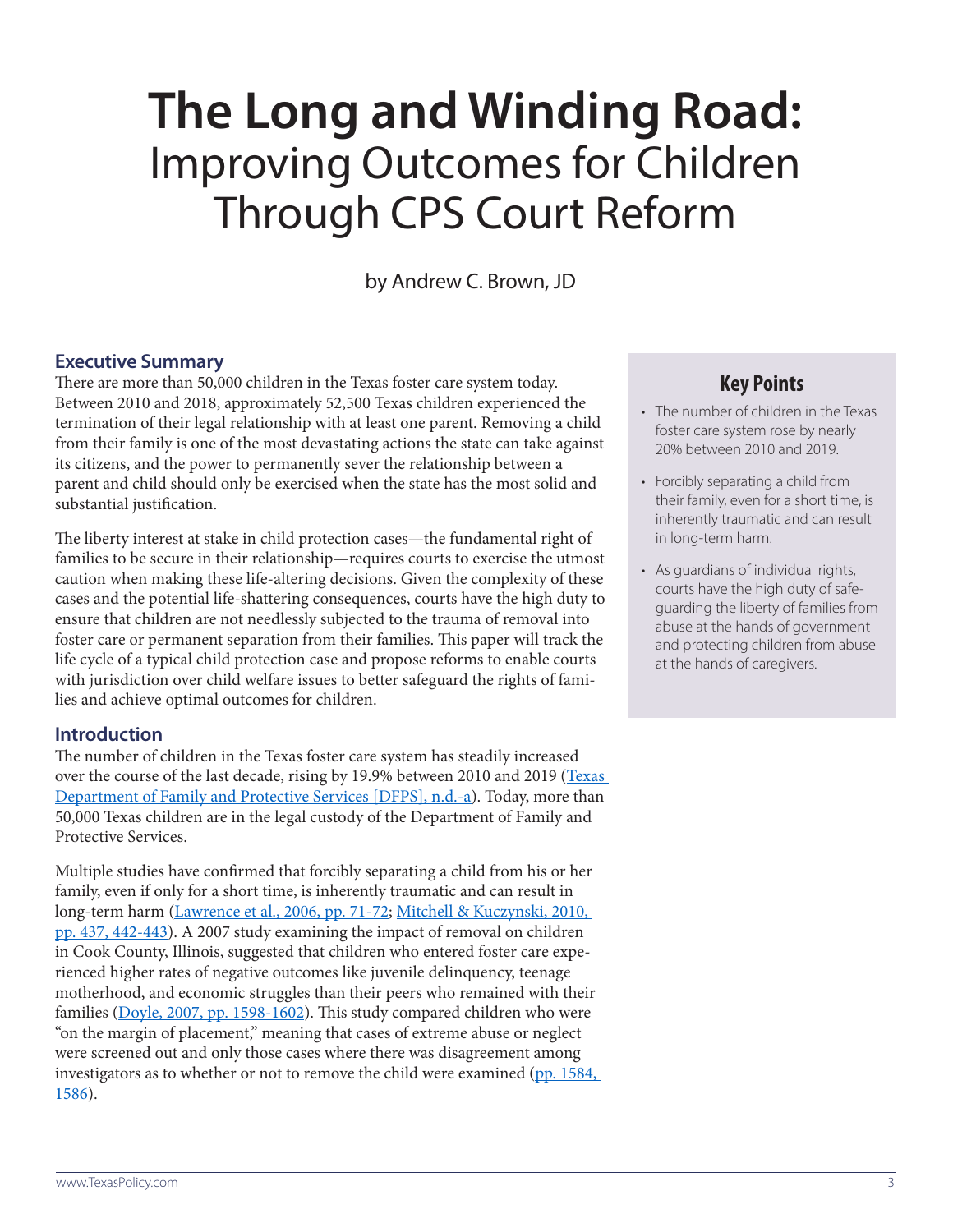Once a child is removed into foster care, the clock starts on legally mandated timelines that govern the reunification of the child with his or her family or the termination of parental rights (TPR). Under the Adoption and Safe Families Act of 1997  $(42 \text{ U.S.C. } 675(5)(\text{E}))$ , states are required to initiate termination of parental rights proceedings for any child who has been in foster care for "15 of the most recent 22 months." [Section 263.401 of the Texas Family Code](https://statutes.capitol.texas.gov/Docs/FA/htm/FA.263.htm#263.401) shortens this timeframe, requiring a final trial on the issue of termination to be commenced no later than 12 months from the date a court placed a child in DFPS conservatorship.

These aggressive timelines, which were originally enacted to expedite permanency for children and avoid long stays in foster care, have resulted in an upward trend in the number of children with terminations of parental rights [\(Admin](https://www.acf.hhs.gov/sites/default/files/cb/pi9802.pdf)[istration for Children and Families, 1998](https://www.acf.hhs.gov/sites/default/files/cb/pi9802.pdf); National Data Archive on Child Abuse and Neglect, personal communication, January 2020\* ). Between 2010 and 2018, the most recent years federal data are available, Texas ranked second in the total number of terminations of parental rights with 52,543. In 2018 alone, Texas had the second highest rate behind West Virginia—of termination of parental rights among children served by its foster care system.

Although termination of parental rights may be the best option in many cases, especially where children have been severely abused or abandoned, this high rate of termination along with the trauma caused by the initial separation of children from their families should cause states to take care when making these life-altering decisions. Indeed, the United States Supreme Court has noted that the power of the state to permanently separate children from their families is a "devastatingly adverse action" that is among the most "severe and irreversible" actions that the government can take against a family (*[M.L.B. v. S.L.J.](https://supreme.justia.com/cases/federal/us/519/102/#tab-opinion-1959945)*, 1996, p. 125; *[Santosky v. Kramer](https://supreme.justia.com/cases/federal/us/455/745/)*, 1982, p. 759). For this reason, courts have an important role to play in ensuring that children are not heedlessly removed into foster care and preventing the permanent separation of families unless absolutely necessary. This paper will examine the role of Texas courts in the life cycle of a CPS case and propose reforms at each stage that can help improve outcomes for children and families who have contact with the child welfare system.

# **The Anatomy of a Texas CPS Case**

#### *Intake*

Given the complexities of the child welfare system, improving outcomes for children through the courts requires an

understanding of the basic life cycle of a CPS case. All cases begin with a report of suspected child maltreatment either directly to DFPS or another state agency. Texas Family Code Sections [261.101](https://statutes.capitol.texas.gov/Docs/FA/htm/FA.261.htm#261.101) and [261.103](https://statutes.capitol.texas.gov/Docs/FA/htm/FA.261.htm#261.103) require any "person" having cause to believe that a child's physical or mental health or welfare has been adversely affected by abuse or neglect" to immediately report their suspicion to DPFS, a local or state law enforcement agency, or another state agency that oversees a facility in which the alleged maltreatment occurred. In 2019, CPS received more than 300,000 contacts related to child abuse or neglect ([DFPS, n.d.-b](https://www.dfps.state.tx.us/About_DFPS/Data_Book/Statewide_Intake/Contacts.asp)). Most of these reports came through a phone call to the Texas Abuse Hotline [\(DFPS, n.d.-c\)](https://www.dfps.state.tx.us/contact_us/report_abuse.asp).

Upon receipt of a report, Statewide Intake (SWI) assesses the risk posed by the allegation and assigns a priority level to the investigation [\(DFPS, 2015a](https://www.dfps.state.tx.us/handbooks/SWI_Procedures/Files/SWP_pg_4000.asp#SWP_4300)). There are three possible priority levels, each with their own unique requirements. The most severe allegations are designated Priority 1 and involve situations "in which the children appear to face a safety threat of abuse or neglect that could result in death or serious harm" [\(DFPS, 2015b\)](https://www.dfps.state.tx.us/handbooks/SWI_Procedures/Files/SWP_pg_4000.asp#SWP_4300). An investigation of a Priority 1 report must be initiated within 24 hours of the report. There were 58,877 Priority 1 investigations assigned in 2019 with the total number of these investigations increasing by 7.1% between 2010 and 2019 ([DFPS, n.d.-d\)](https://www.dfps.state.tx.us/About_DFPS/Data_Book/Child_Protective_Investigations/Intakes.asp).

Priority 2 cases are less severe but involve allegations in which "children appear to face a safety threat that could result in substantial harm" ([DFPS, 2015c\)](https://www.dfps.state.tx.us/handbooks/SWI_Procedures/Files/SWP_pg_4000.asp#SWP_4300). These investigations must be initiated within 72 hours of the initial report. Between 2010 and 2019, there was an 18.9% decrease in the number of Priority 2 investigations assigned, and 143,266 reports were given this priority in 2019 ( $\overline{\text{DFPS}, \text{n.d.-d}}$ ).

The final assessment level, Priority N, is for cases not assigned for an investigation and applies only in three circumstances: (a) when there was past abuse or neglect, but there are no current safety issues or risk of recurrence; (b) when key information about the alleged abuse or neglect is missing; or (c) when a child dies unexpectedly and there is information indicating that the situation falls under CPS jurisdiction [\(DFPS, 2015d](https://www.dfps.state.tx.us/handbooks/SWI_Procedures/Files/SWP_pg_4000.asp#SWP_4300)). During 2019, there were 52,636 reports designated Priority N [\(DFPS, n.d.-d\)](https://www.dfps.state.tx.us/About_DFPS/Data_Book/Child_Protective_Investigations/Intakes.asp).

#### *Investigation by CPS*

Upon the assignment of an allegation of abuse or neglect, CPS will investigate to determine its validity and whether further action is necessary. After gathering sufficient information, an investigator will assign one of five dispositions

The data used in this publication (Dataset 235, AFCARS Foster Care File 2018) were obtained from the National Data Archive on Child Abuse and Neglect and have been used in accordance with its Terms of Use Agreement license. The Administration on Children, Youth and Families, the Children's Bureau, the original dataset collection personnel or funding source, NDACAN, Cornell University and their agents or employees bear no responsibility for the analyses or interpretations presented here.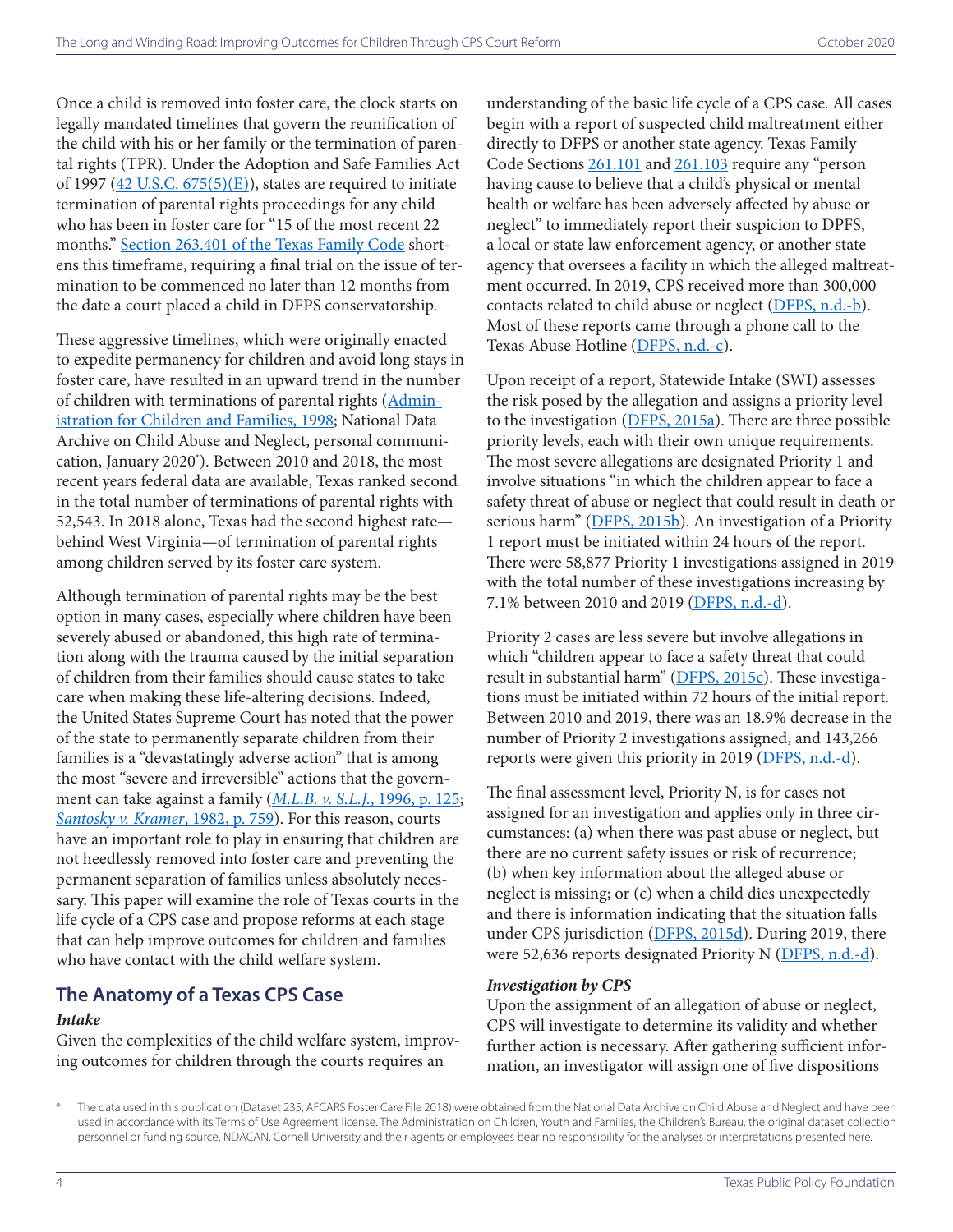

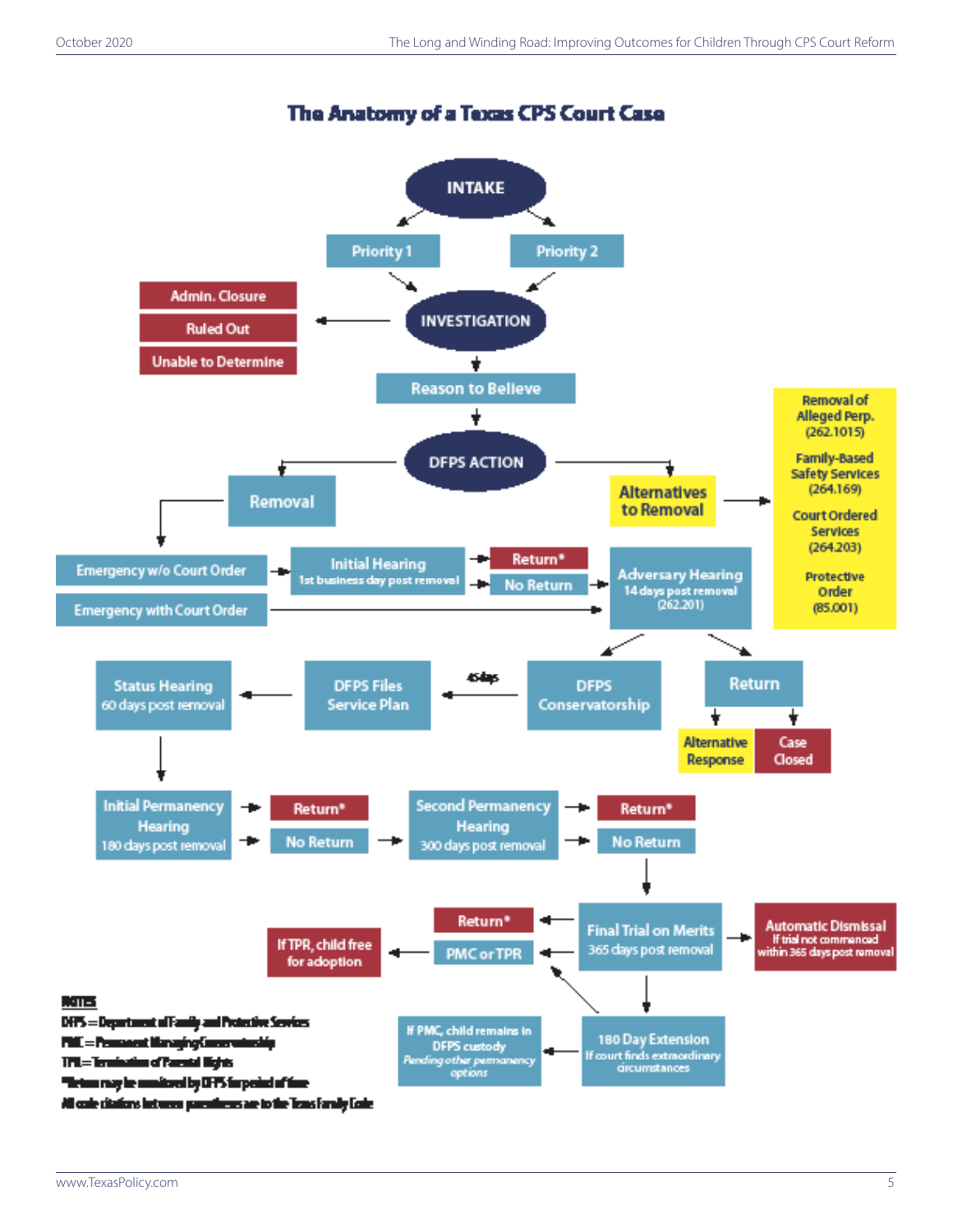to the allegation. It is important to note that the disposition assigned by an investigator is an administrative, not a legal, finding. The five possible dispositions that may be assigned during a CPS investigation are administrative closure, ruled out, reason to believe, unable to determine, and unable to complete [\(DFPS, 2019a\)](https://www.dfps.state.tx.us/handbooks/CPS/Files/CPS_pg_2200.asp).

The two most significant dispositions are "ruled out" and "reason to believe." A "ruled out" disposition is assigned when the CPS investigator determines that the alleged abuse or neglect either did not occur or that it did occur but was not committed by the person who was alleged to be responsible for it. The assignment of "ruled out" effectively ends the abuse or neglect case unless the investigator can identify the correct alleged perpetrator. As opposed to "ruled out," a finding of "reason to believe" is assigned when the investigator gathers sufficient information to support the conclusion that the alleged abuse or neglect occurred and that the alleged perpetrator committed it. While this is an administrative finding rather than a legal conclusion., a "reason to believe" finding triggers additional action by CPS—often the removal of the child—and sets the court process into motion.

#### *Removal*

#### **Court Order Required**

Generally speaking, CPS cannot immediately remove a child the moment it determines that there is reason to believe an allegation is true. Texas Family Code Section [262, Subchapter B,](https://statutes.capitol.texas.gov/Docs/FA/htm/FA.262.htm#262.101) prohibits CPS from seizing a child from their family absent a court order, parental consent, or imminent danger of physical or sexual abuse. Apart from limited, emergency situations, CPS is required to obtain a court order prior to removing a child into state custody.

This is a relatively recent shift in practice driven primarily by the Fifth Circuit's ruling in the 2008 case *Gates v. Texas Department of Protective and Regulatory Services* [\(2008](https://caselaw.findlaw.com/us-5th-circuit/1117189.html)). The decision stemmed from a lawsuit filed by a Houston-area family alleging that the department violated the family's constitutional rights in removing their children during an abuse investigation. Although the Fifth Circuit found that department employees were protected from liability under the doctrine of qualified immunity, it held that the department's actions in the case violated the Fourth Amendment rights of the parents and their children (2008, [pp. 429, 438\)](https://caselaw.findlaw.com/us-5th-circuit/1117189.html). The court ultimately held that, moving forward, the department "may not seize a child from his or her parents absent a court order, parental consent, or exigent circumstances" in order to ensure that

"the least amount of harm will come to the children the government seeks to protect, as well as to their parents." As a direct result of the *Gates* decision, the department shifted its policy from removing a child then going to court the next business day for an ex parte order authorizing the removal to obtaining consent or filing for a court order prior to removal "unless life or limb is in immediate jeopardy or sexual abuse is about to occur" ([Cockerell et al., 2008, p. 2\)](https://thsc.org/wp-content/uploads/2012/07/cps-memo-2008-08-22-gates-case.pdf).

#### **The Adversary Hearing**

Once a child has been removed by the department, [Texas](https://statutes.capitol.texas.gov/Docs/FA/htm/FA.262.htm#262.201)  [Family Code Section 262.201](https://statutes.capitol.texas.gov/Docs/FA/htm/FA.262.htm#262.201) requires a court hearing, known as a "full adversary hearing" or "show cause hearing," to be held within 14 days of the date of removal. This is the first meaningful opportunity for a judge to review evidence and determine whether the child should remain in foster care or return home to their family. Importantly, it is also the first opportunity parents will have to mount a defense and regain custody of their child. For this reason, the adversary hearing is considered one of the most important hearings in the life of a child protection case [\(Children's Commission, 2015a, p. 64](http://parentresourceguide.texaschildrenscommission.gov/pdf/Child Protective Services Parent Resource Guide 2015.pdf)).

Despite the importance of the adversary hearing, many parents go into it without having the opportunity to consult with legal counsel. According to a 2018 survey by the Supreme Court of Texas Permanent Judicial Commission for Children, Youth, and Families (hereinafter "Children's Commission"), legal counsel for parents is appointed prior to the adversary hearing in roughly half of all cases ([Children's Commission, 2018,](http://texaschildrenscommission.gov/media/83923/2018-legal-representation-report-final-online.pdf)  [p. 22\)](http://texaschildrenscommission.gov/media/83923/2018-legal-representation-report-final-online.pdf). While this represents an increase from a 2011 study that showed appointment of counsel prior to the adversary hearing occurred in only 21% of cases, a substantial number of Texas families still lack legal representation at the start of this critical hearing.

In recent years, several jurisdictions have undertaken projects aimed at improving the quality of parent representation, ensuring early appointment of counsel, and quantifying the impact these variables have on outcomes for parents and their children. The data from these projects consistently shows statistically significant improvements in three main areas of focus for child welfare practitioners: (a) reduced entries into foster care, (b) less time spent in foster care, and (c) faster and more successful reunifications ([Thornton](https://www.oregon.gov/gov/policy/Documents/LRCD/Meeting6_031616/Cost_Benefit_Analysis/Parent_Rep_cost_savings.pdf)  [& Gwin, 2012, p. 148\)](https://www.oregon.gov/gov/policy/Documents/LRCD/Meeting6_031616/Cost_Benefit_Analysis/Parent_Rep_cost_savings.pdf). For example, one of the most widely reviewed programs is the parents' representation pilot program launched in 2000 by the Washington State Office of Public Defense (OPD). The goal of the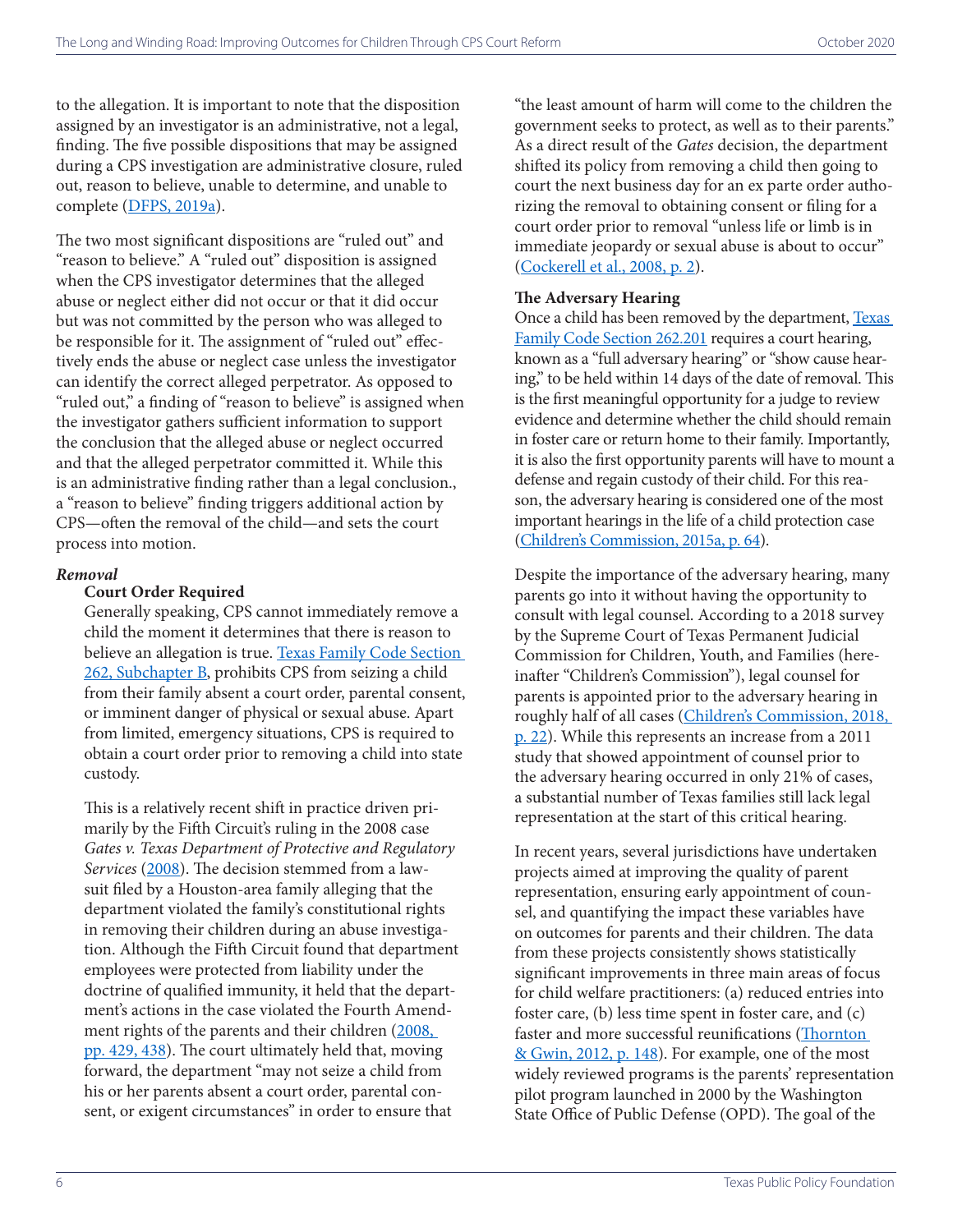

*Note.* From *Texas Practice Guide for Child Protective Services Attorneys* by the Department of Family and Protective Services, 2014, p. 4 [\(https://www.dfps.state.tx.us/Child\\_Protection/Attorneys\\_Guide/documents/](https://www.dfps.state.tx.us/Child_Protection/Attorneys_Guide/documents/Section_7_Evidence.pdf) [Section\\_7\\_Evidence.pdf](https://www.dfps.state.tx.us/Child_Protection/Attorneys_Guide/documents/Section_7_Evidence.pdf)).

program, which was authorized by that state's Legislature, is to find innovative ways of providing better and more effective representation for parents involved with the child welfare system [\(Oetjen, 2003, p. 3\)](http://www.opd.wa.gov/documents/0047-2003_PRP_Evaluation.pdf). Multiple studies of the program found that it achieved improved outcomes in several areas of focus, including statistically significant increases in reunification rates as well as decreases in the number of days spent in foster care ([Oetjen, 2003, p. 7](http://www.opd.wa.gov/documents/0047-2003_PRP_Evaluation.pdf); [Washington State Office of Public](http://www.opd.wa.gov/documents/0049-2010_PRP_Evaluation.pdf)  [Defense, 2010, p. 1](http://www.opd.wa.gov/documents/0049-2010_PRP_Evaluation.pdf)).

Another program launched in 2009 by the University of Michigan Law School provides legal and social work advocacy for families at risk of child welfare involvement due to unresolved legal issues related to circumstances like poverty, substance use, or domestic violence [\(Sankaran, 2014, pp. 1039, 1041\)](https://open.mitchellhamline.edu/cgi/viewcontent.cgi?article=1576&context=wmlr). This program, called the Detroit Center for Family Advocacy, accepts referrals from a number of community-based organizations of families whose children are at risk of entering foster care and matches them with an attorney, a social worker, and a parent advocate who help them resolve their issues before CPS becomes involved [\(p. 1041\)](https://open.mitchellhamline.edu/cgi/viewcontent.cgi?article=1576&context=wmlr). An initial evaluation found that of the 55 families served by the program, objectives were met in 98.2% of cases and, most importantly, none of 110 children involved entered foster care [\(p. 1043\)](https://open.mitchellhamline.edu/cgi/viewcontent.cgi?article=1576&context=wmlr).

This preventative representation model is unique in that families are appointed counsel even before CPS files a petition seeking the removal of their children—a concept that has gained recent attention from the federal government. [Executive Order No. 13930](https://www.federalregister.gov/documents/2020/06/29/2020-14077/strengthening-the-child-welfare-system-for-americas-children) signed by President Trump in June 2020 outlined a number of

initiatives aimed at improving the child welfare system and directed the Department of Health and Human Services to issue guidance to states "regarding flexibility in the use of Federal funds to support and encourage high-quality legal representation for parents and children, *including pre-petition representation* [emphasis added]" [\(p. 38,744\)](https://www.federalregister.gov/documents/2020/06/29/2020-14077/strengthening-the-child-welfare-system-for-americas-children). Regardless of whether appointment of counsel occurs before a petition seeking the removal of children is filed or sometime prior to the first adversary hearing, the experience of states that have worked to provide parents with early and effective legal representation demonstrates the positive impact something as simple as prioritizing a parent's right to counsel can have for children and families involved with the child welfare system.

At the conclusion of the adversary hearing, Texas [Family Code Section 262.201\(g\)](https://statutes.capitol.texas.gov/Docs/FA/htm/FA.262.htm) requires the court to order the return of the child unless it finds "sufficient evidence to satisfy a person of ordinary prudence and caution" that (a) there was a danger to the physical health or safety of the child and that remaining in the home would be contrary to the child's welfare, (b) there was an urgent need for protection that required the removal of the child and CPS took reasonable efforts to prevent removal, and (c) reasonable efforts have been made to allow the child to return home, but a substantial risk of continuing danger to the child still exists. The evidentiary standard, "a person of ordinary prudence and caution," is an incredibly low burden unique to CPS cases. According to the *Texas Practice Guide for Child Protective Services Attorneys* published by DFPS, the standard is "the same burden as the 'probable cause'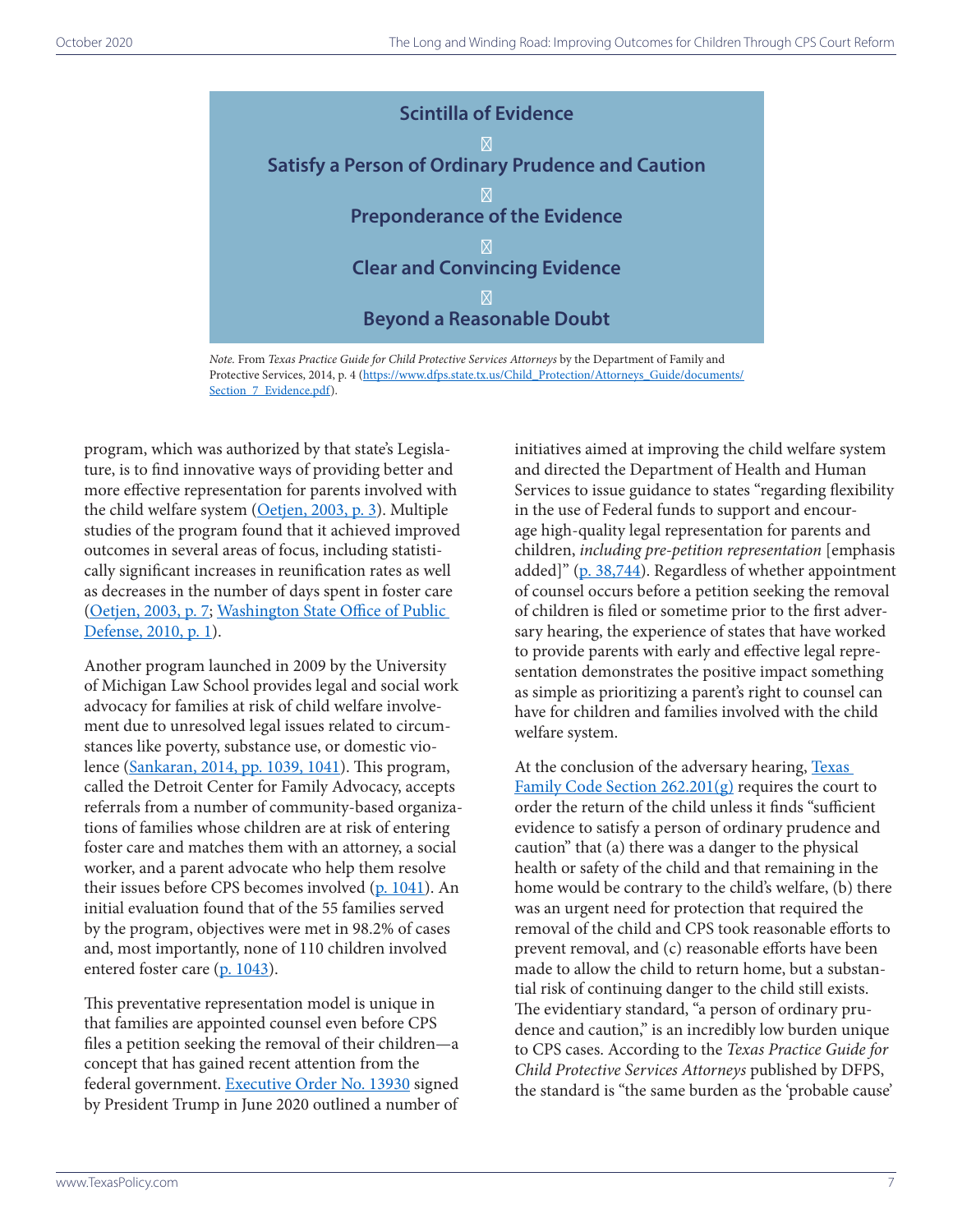requirement for a search warrant and is not as stringent as preponderance" (2014, p. 4).

Putting this into perspective, the state has to meet a higher burden of proof (preponderance of the evidence) when forfeiting a drug dealer's ill-gotten gains than when separating children from their families ([Texas Code of Criminal Procedure Art. 59.05\(b\)](https://statutes.capitol.texas.gov/Docs/CR/htm/CR.59.htm#59.05)).

Not only is this burden shockingly low in comparison to the gravity of the removal decision, it is also redundant as Texas Family Code Sections [262.101](https://statutes.capitol.texas.gov/Docs/FA/htm/FA.262.htm#262.101) and [262.104](https://statutes.capitol.texas.gov/Docs/FA/htm/FA.262.htm#262.104) apply the same standard to the affidavit CPS files with the court seeking authorization for the initial removal of the child. Thus, under current law, the department is not required to meet a higher evidentiary standard at the adversary hearing to prove that the removal of a child from their family was justified and that the child should remain in foster care. Since it is well-established that separating a child from their family and placing them in foster care results in measurable trauma to the child, increasing the burden of proof at the adversary hearing to at least "preponderance of the evidence" will aid courts in balancing the risks of harm associated with removing the child with those associated with allowing the child to remain in the home. It will also result in parity with the department's own standards for assigning investigatory findings, which requires preponderance when assigning a disposition of "reason to believe" ([DFPS, 2019a\)](https://www.dfps.state.tx.us/handbooks/CPS/Files/CPS_pg_2200.asp).

In the event that the court finds sufficient evidence to justify keeping the child in foster care, it will issue temporary orders granting DFPS conservatorship of the child and providing for the child's safety and welfare ([Tex. Fam. Code Sec. 262.201\(h\)](https://statutes.capitol.texas.gov/Docs/FA/htm/FA.262.htm#262.201); [Tex. Fam. Code Sec.](https://statutes.capitol.texas.gov/Docs/FA/htm/FA.105.htm#105.001)  [105.001](https://statutes.capitol.texas.gov/Docs/FA/htm/FA.105.htm#105.001)).

#### **Service Plan and Status Hearing**

Once the court renders temporary orders at the conclusion of the adversary hearing granting the department conservatorship of a child, [Texas Family Code Section](https://statutes.capitol.texas.gov/Docs/FA/htm/FA.263.htm#263.101)  [263.101](https://statutes.capitol.texas.gov/Docs/FA/htm/FA.263.htm#263.101) requires the department to prepare and file a service plan with the court within 45 days. Since family reunification is the department's stated top priority in any CPS case, the service plan is intended to detail the steps that parents must take to address safety concerns and enable the return of the child ([DFPS, 2017](https://www.dfps.state.tx.us/handbooks/CPS/Files/CPS_pg_6200.asp)). In the event that the family is unable to achieve reunification, [Texas Family Code Section 263.102\(a\)\(5\)](https://statutes.capitol.texas.gov/Docs/FA/htm/FA.263.htm#263.102) requires the department to also identify at least one alternative permanency goal in the service plan.

It is difficult to overstate the importance of the service plan as it dictates the actions that parents must take to regain custody of their children. Yet, the service plan takes on even greater importance considering the consequences associated with failing to meet all the requirements the department places in it. [Texas](https://statutes.capitol.texas.gov/Docs/FA/htm/FA.161.htm#161.001)  [Family Code Section 161.001\(b\)\(1\)](https://statutes.capitol.texas.gov/Docs/FA/htm/FA.161.htm#161.001) enumerates 21 individual grounds by which the state can terminate the parent-child relationship over the objections of the parent. Among these is the so-called, "O grounds" aptly named as they are found in Section  $161.001(b)$  $(1)(O)$ . Under the O grounds, a parent's rights may be terminated solely because they failed to comply with the provisions of the court order enforcing the service plan. Recognizing that this provision of code could result in unjust terminations of parental rights, the 85th Legislature added [Section 161.001\(d\)](https://statutes.capitol.texas.gov/Docs/FA/htm/FA.161.htm#161.001), which prohibits courts from terminating parental rights under the O grounds if the parent is able to prove that they were unable to comply with specific provisions of the service plan despite making a good faith effort to do so [\(HB 7,](https://capitol.texas.gov/tlodocs/85R/billtext/pdf/HB00007F.pdf#navpanes=0)  [2017, p. 9\)](https://capitol.texas.gov/tlodocs/85R/billtext/pdf/HB00007F.pdf#navpanes=0).

The gravity of the service plan and devastating consequences if a parent fails to adequately comply with its provisions further underscores the importance of high-quality legal representation for parents in CPS cases. [Texas Family Code Section 263.102\(a\)\(3\)](https://statutes.capitol.texas.gov/Docs/FA/htm/FA.263.htm#263.102) states that the service plan should be prepared in collaboration with the child's parents. This provides parents with a critical opportunity to influence the contents and deadlines they will be subject to under the plan's provisions. It also allows them to push back against any proposed provisions that may be unrelated to risk factors identified, overly burdensome, or unnecessary for achieving the primary permanency goal. Quality legal representation provides parents with an advocate who can level the playing field between the department and the parents at a stage of the case where there is a dramatic imbalance of power. More importantly, it can help ensure that the service plan is narrowly tailored at addressing risk factors and achieving the timely reunification of the family.

Texas Family Code Sections [263.201](https://statutes.capitol.texas.gov/Docs/FA/htm/FA.263.htm#263.201) and [263.202](https://statutes.capitol.texas.gov/Docs/FA/htm/FA.263.htm#263.202) require that the court hold a status hearing no later than the 60th day after the removal of the child for the purpose of reviewing the service plan filed by the department. The court is empowered to modify the service plan during the hearing, providing further support for the important role of a parent's attorney as the attorney can advocate for changes that the parent was unable to obtain during the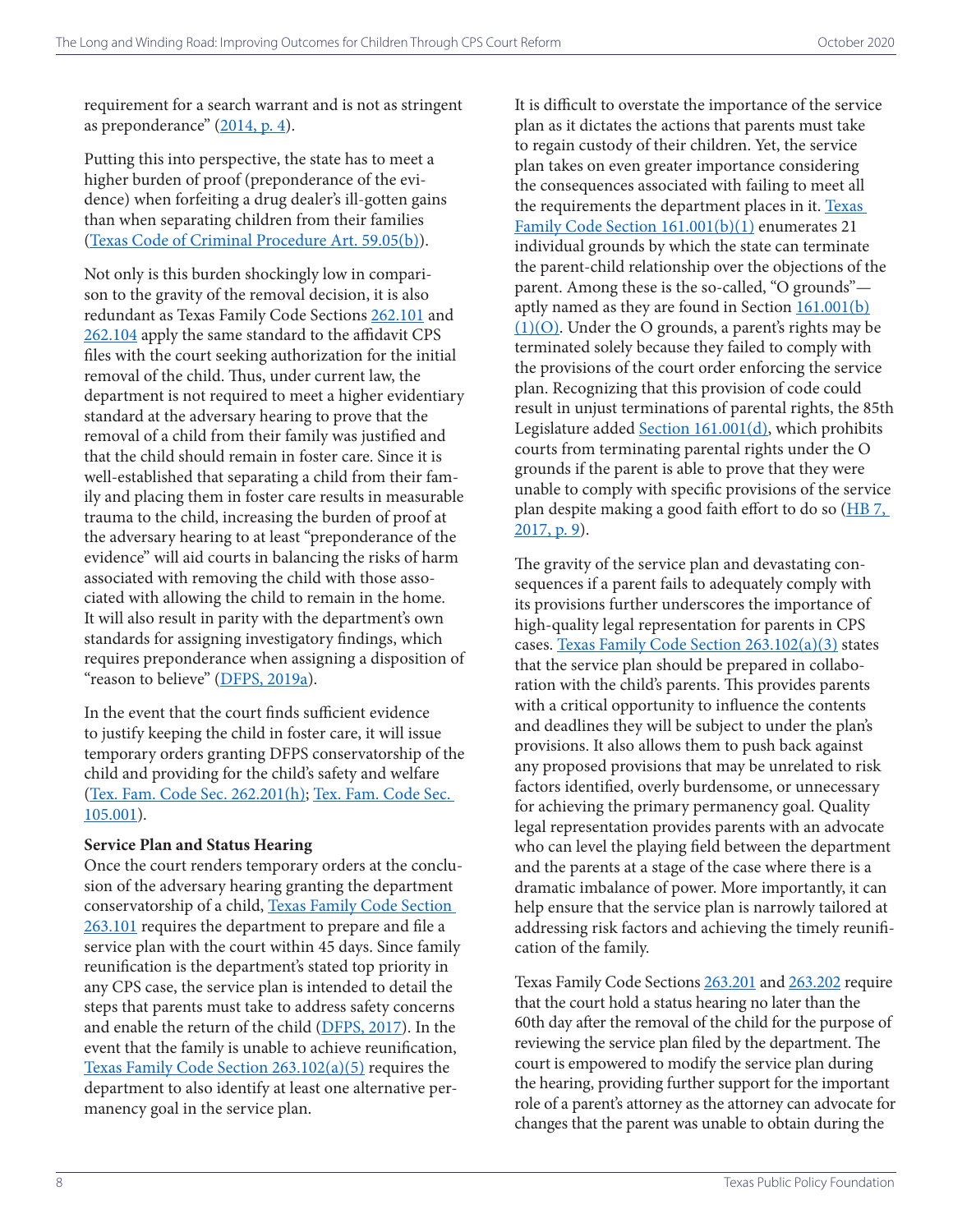service planning conference with the department. At the conclusion of the status hearing, the court will incorporate the service plan into its orders.

#### **Permanency Hearings**

Following the approval of the service plan at the status hearing, the family begins working the services required to facilitate the return of their child. The Texas Family Code requires that the court hold a minimum of two permanency hearings to assess the family's progress on completing services. Pursuant to [Family Code](https://statutes.capitol.texas.gov/Docs/FA/htm/FA.263.htm#263.304)  [Section 263.304](https://statutes.capitol.texas.gov/Docs/FA/htm/FA.263.htm#263.304), an initial permanency hearing is held no later than 180 days after the date the court entered its temporary orders at the conclusion of the adversary hearing. A second permanency hearing, provided for in [Family Code Section 263.305](https://statutes.capitol.texas.gov/Docs/FA/htm/FA.263.htm#263.305), is to be held within 120 days of the initial permanency hearing.

In accordance with [Family Code Section 263.306\(a-1\)](https://statutes.capitol.texas.gov/Docs/FA/htm/FA.263.htm#263.306) [\(6\),](https://statutes.capitol.texas.gov/Docs/FA/htm/FA.263.htm#263.306) the court can order, at each permanency hearing, the return of the child if it finds that the child's parents are willing and able to provide a safe environment for the child and return is in the child's best interests. A provision in [Family Code Section 263.403,](https://statutes.capitol.texas.gov/Docs/FA/htm/FA.263.htm#263.403) known as "monitored return," enables the court to facilitate the successful transition of the child home under a limited period of supervision by the department. In 2017, the 85th Legislature added language to this section that permits the use of monitored return while the family is still in the process of completing the remaining requirements of the service plan. If used properly, monitored return is a powerful tool for reducing trauma to children and achieving earlier reunification of families by incentivizing and rewarding families for diligently working services ([HB 7, 2017, pp. 22-23\)](https://capitol.texas.gov/tlodocs/85R/billtext/pdf/HB00007F.pdf#navpanes=0). However, the full power of this provision to preserve families and reduce the time a child spends in foster care has yet to be realized as monitored return remains optional. Additional language mandating the use of monitored return throughout the life cycle of a CPS case, except in cases where a child would remain at imminent risk of harm, could be an effective way for the Legislature and courts to further shift the focus of the child welfare system toward strengthening families.

#### **Final Trial on the Merits**

In 1997, the U.S. Congress enacted the Adoption and Safe Families Act (ASFA) in response to concerns regarding the length of time children were remaining in the foster care system (Administration for Children and [Families, 1998\)](https://www.acf.hhs.gov/sites/default/files/cb/pi9802.pdf). Among its provisions, ASFA included a mandate that states file for termination of parental

rights in cases where a child had been in foster care for 15 of the most recent 22 months ([42 U.S.C. 675\(5\)](https://www.ssa.gov/OP_Home/ssact/title04/0475.htm) [\(E\)\)](https://www.ssa.gov/OP_Home/ssact/title04/0475.htm). Although the so-called "15/22 Rule" is intended to move children out of foster care and into a permanent placement as quickly as possible, it also limits the time that families have to complete services and reunite with their child.

Texas law further shortens this period by establishing a 12-month deadline for the start of the termination hearing. Under [Family Code Section 263.401](https://statutes.capitol.texas.gov/Docs/FA/htm/FA.263.htm#263.401), unless the court commences a final trial on the merits by the first anniversary of the date the court entered its temporary orders, its jurisdiction over the case is terminated and the case is automatically dismissed. However, the code currently does not set a date for when the court is required to enter a final order after it has commenced trial—a loophole that has resulted in children experiencing exceptionally long stays in foster care.

A striking example of how this loophole operates to delay permanency for children is found in the Texas First District Court of Appeals decision in *In re J.D.G.* ([2018\)](https://casetext.com/case/in-re-of-2695). In this case, a 2-month-old boy and his older sibling were removed from their family by the department in 2015 due to allegations of abuse resulting from the father's shaking of the infant ([2018, pp. 843-844](https://casetext.com/case/in-re-of-2695)). The children were initially placed with relatives but bounced around to multiple foster homes while the case made its way through the process  $(p. 857)$ . A final trial on the merits commenced in November 2016, but, due to numerous delays, trial did not conclude until May 24, 2018—nearly two and one-half years since the children were placed in DFPS conservatorship (p. [848\)](https://casetext.com/case/in-re-of-2695). In a scathing concurring opinion, Justice Harvey Brown highlighted the need for legislative action to enable the timely resolution of cases so that children are not harmed by extended stays in foster care and to prevent taxpayers from bearing "the extra costs inevitably incurred as a result of delays" [\(p. 856\)](https://casetext.com/case/in-re-of-2695). Justice Brown's opinion noted that the current lack of a statutory requirement that "a commenced trial be completed within any specified period of time" creates an environment in which children may linger in foster care for an untold number of years ([p. 857](https://casetext.com/case/in-re-of-2695)).

At the conclusion of the final trial, the court may enter a final order that (a) returns the child to the conservatorship of the parent, (b) appoints a nonparent as permanent managing conservator of the child, or (c) appoints the department as permanent managing conservator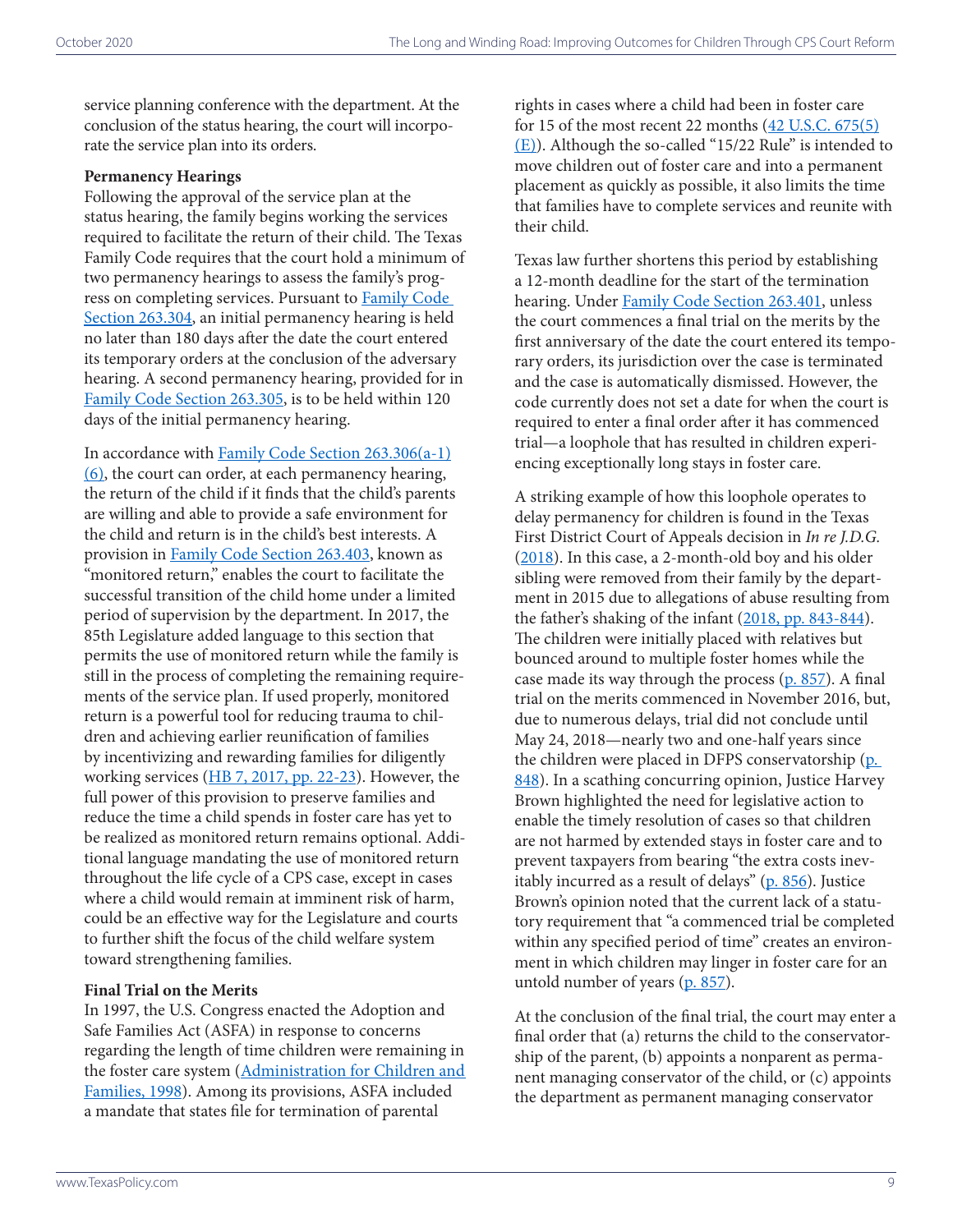of the child [\(Tex. Fam. Code Sec. 263.404](https://statutes.capitol.texas.gov/Docs/FA/htm/FA.263.htm#263.404); [Children's](http://benchbook.texaschildrenscommission.gov/library_item/gov.texaschildrenscommission.benchbook_draft/69) 

[Commission, 2015b](http://benchbook.texaschildrenscommission.gov/library_item/gov.texaschildrenscommission.benchbook_draft/69)). With respect to a court's decision to award permanent managing conservatorship of the child to either the department or a nonparent, the court may do so with or without terminating parental rights. In cases where termination of parental rights is sought, [Family Code Section 161.001](https://statutes.capitol.texas.gov/Docs/FA/htm/FA.161.htm#161.001) places the burden on the department to prove, by clear and convincing evidence, at least one of the enumerated grounds for termination and that termination is in the best interest of the child. However, if the department is seeking permanent managing conservatorship of the child with either a nonparent or the department *without* termination of parental rights, the burden is lowered to a preponderance of the evidence ([Tex. Fam. Code Sec. 105.005\)](https://statutes.capitol.texas.gov/Docs/FA/htm/FA.105.htm#105.005). Although permanent managing conservatorship does not fully sever the legal relationship between parents and children, the practical impact is essentially the same. Raising the standard for awarding permanent managing conservatorship to the department or another nonparent to clear and convincing evidence recognizes this practical impact and achieves parity with the existing constitutionally required standard for termination of parental rights.

#### *Alternatives to Removal*

Although foster care commands the majority of the attention from both the public and policymakers, Texas law permits a number of options that provide for the protection of children while allowing families to address issues without the need for removal of the child into foster care. These alternatives to removal provide opportunities to minimize trauma to children by reducing reliance on out-of-home placement as well as several challenges. This section will examine two of the main alternatives provided for in code: Family-Based Safety Services (FBSS) and court-ordered services.

It should be noted, however, that the code provides other alternatives outside FBSS and court-ordered services. For instance, if the department determines that abuse has occurred, but only one member of the child's household was responsible for the abuse, it may request the removal of the alleged perpetrator of the abuse rather than the child. Under [Family Code Section 262.1015](https://statutes.capitol.texas.gov/Docs/FA/htm/FA.262.htm#262.1015), a court may issue an order removing an alleged perpetrator from the home if it finds sufficient evidence to show that (a) there is an immediate danger to the child, (b) there is no time to hold an adversary hearing, (c) a parent or other adult who resides with the child is not a danger to the child, (d) that parent or other adult is

able to provide a safe environment and protect the child from the alleged perpetrator, and (e) removal of the alleged perpetrator is in the child's best interest. Similarly, the department may seek a protective order under [Texas Family Code Sec](https://statutes.capitol.texas.gov/Docs/FA/htm/FA.82.htm#82.002)[tion 82.002\(d\)](https://statutes.capitol.texas.gov/Docs/FA/htm/FA.82.htm#82.002) on behalf of an individual, including a child, alleged to be a victim of family violence to safeguard them from the person alleged to have perpetrated the violence. Such tools can be effective for providing for the protection of children without resorting to the harm of removal, especially in instances where one of the child's parents may also be a victim of domestic violence.

In certain cases, the department may choose to avoid removal in favor of maintaining the child in the home while providing the family with services ([Children's Commis](http://benchbook.texaschildrenscommission.gov/library_item/gov.texaschildrenscommission.benchbook_draft/10)[sion, 2015c](http://benchbook.texaschildrenscommission.gov/library_item/gov.texaschildrenscommission.benchbook_draft/10)). One mechanism for this is provided in Texas [Family Code Section 264.203,](https://statutes.capitol.texas.gov/Docs/FA/htm/FA.264.htm#264.203) sometimes referred to as "court-ordered services." Under this section of code, courts are empowered to order families to participate in services the department requests for "alleviating the effects of the abuse or neglect" or "reducing the reasonable likelihood that the child may be abused or neglected in the immediate or foreseeable future."

Although court-ordered services may be used as an alternative to removal and may be utilized while the child still resides in the home, current Texas law lacks many of the procedural safeguards afforded to families during the adversary hearing. For example, Texas Family Code Section 264.203 lacks a clear burden of proof that the department is required to meet before a court may order services, a set list of narrowly tailored services a court may order, or a limit on the length of time a family may be compelled to participate in services ([Sinclair & Davis, 2013, pp. 937-38, 940, 944](https://heinonline.org/HOL/LandingPage?handle=hein.journals/twlr19&div=59&id=&page=)). A recent decision by the 216th District Court provided clarity on the burden of proof issue affirming that the department must prove its case by a preponderance of the evidence (*[Texas Department of Family and Protective Services v. Jordan](https://files.texaspolicy.com/uploads/2020/09/08151134/2020-9-4-Final-Judgment-and-Order.pdf)  Eads*[, 2020, p. 1\)](https://files.texaspolicy.com/uploads/2020/09/08151134/2020-9-4-Final-Judgment-and-Order.pdf).\*\* Although the 216th District Court's decision provides much-needed guidance on the standard of proof issue, the broad language of [Texas Family Code](https://statutes.capitol.texas.gov/Docs/FA/htm/FA.264.htm#264.203)  [Section 264.203\(a\) and \(c\)](https://statutes.capitol.texas.gov/Docs/FA/htm/FA.264.htm#264.203) suffers from further problems by essentially granting the department a blank check to compel the family to participate in any "services the department provides or purchases" under threat of sanctions, including the removal of the child. This open-ended discretion combined with the lack of substantive protections for the 14th Amendment due process rights of families has led some to argue that the court-ordered services section of the

The court rendered its order on September 4, 2020. At the time of this writing, the order may still be appealed by the Department of Family and Protective Services.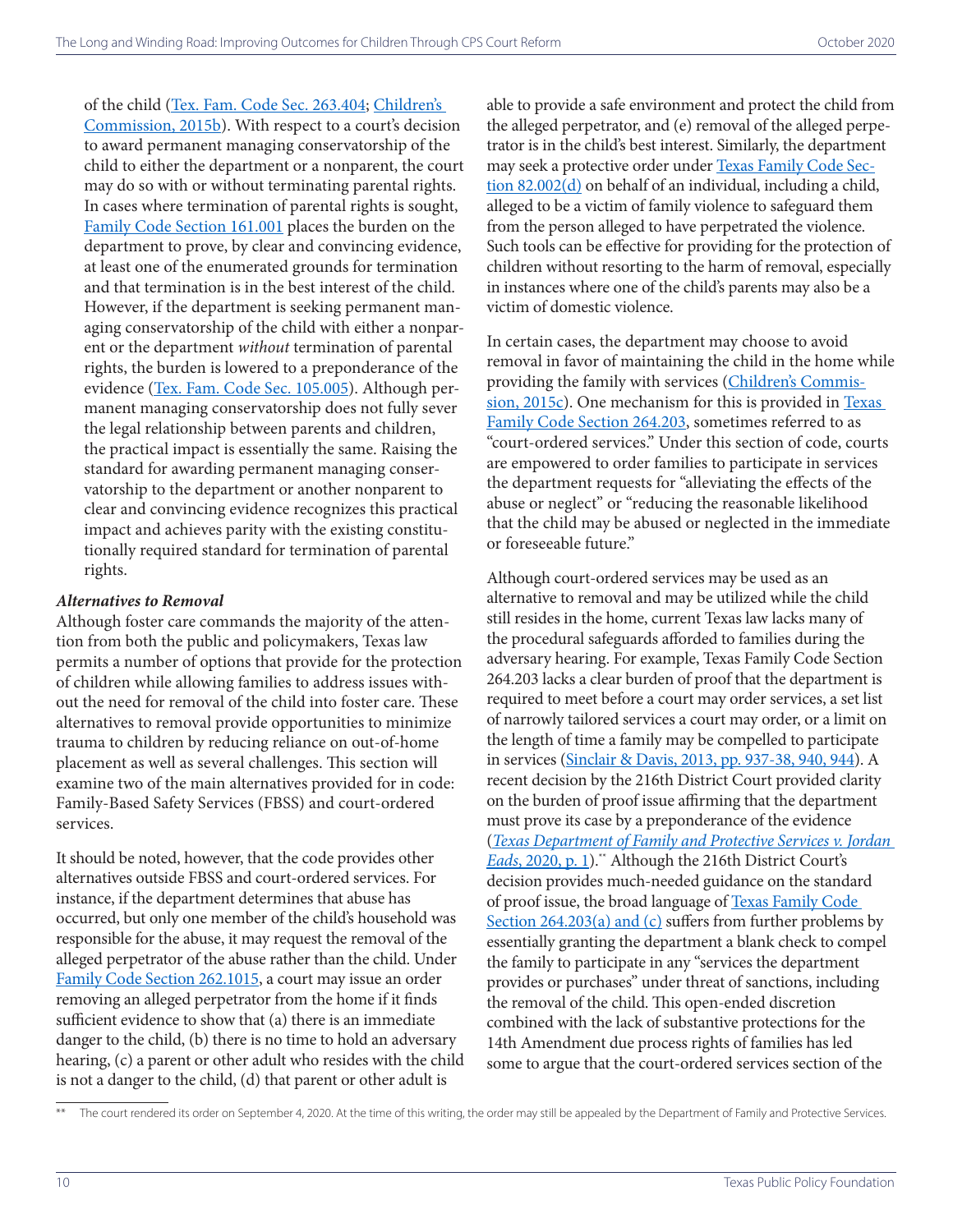Texas Family Code is unconstitutional and in need of serious reform ([pp. 937-38, 945](https://heinonline.org/HOL/LandingPage?handle=hein.journals/twlr19&div=59&id=&page=)).

Another alternative to removal available to the department is a program known as Family-Based Safety Services. This program is intended to provide families who are struggling to give a safe, stable environment to their children with services designed to meet their needs and prevent children from entering foster care [\(DFPS, 2019b\)](https://www.dfps.state.tx.us/handbooks/CPS/Files/CPS_pg_x12000.asp).

In a typical FBSS case, children will remain in the home while the family receives services, but some families may elect to send their children to live with relatives or family friends [\(DFPS, n.d.-e\)](https://www.dfps.state.tx.us/Child_Protection/Family_Support/FBSS.asp). According to publicly available data furnished by DFPS, 27,585 families and 74,092 individual children received services through FBSS during fiscal year 2019 [\(DFPS, n.d.-f;](https://www.dfps.state.tx.us/About_DFPS/Data_Book/Child_Protective_Services/Family_Preservation/Families_Served.asp) [DFPS, n.d.-g\)](https://www.dfps.state.tx.us/About_DFPS/Data_Book/Child_Protective_Services/Family_Preservation/Children_Served.asp). Although the number of families and children in FBSS has trended downward over the last decade, the number of removals has trended upward during this same period [\(DFPS, n.d.-h\)](https://www.dfps.state.tx.us/About_DFPS/Data_Book/Child_Protective_Services/Conservatorship/Removals.asp).

Since FBSS is intended as a voluntary alternative to removal, authorization and oversight from a court is not required. However, the department may move forward with seeking a court order to either compel participation in FBSS or seek removal of the children—a fact that calls into ques-tion whether the program is truly voluntary [\(DFPS, 2019c](https://www.dfps.state.tx.us/handbooks/CPS/Files/CPS_pg_x12000.asp#CPS_12651); [Children's Commission, 2015a, p. 45\)](http://parentresourceguide.texaschildrenscommission.gov/pdf/Child Protective Services Parent Resource Guide 2015.pdf).

# **CPS Specialty Courts**

Removing children from their home with the potential of forever terminating their relationship with their family is one of the most devastating actions that our judicial system can take. Even in cases where families are successfully reunited, the act of separating a child from their parents is traumatic and carries lifelong consequences. Accordingly, it is incumbent upon the judicial system to take great care when making these decisions to balance the harm caused by removal with the actual danger to the child. Moreover, it is critically important that courts with jurisdiction over child welfare cases take their duty to safeguard the fundamental rights of families and hold the department accountable as seriously as their duty to protect children at imminent danger of abuse.

[Article 5, Section 8 of the Texas Constitution](https://statutes.capitol.texas.gov/Docs/CN/htm/CN.5.htm#5.8) establishes district courts as the primary trial courts with original jurisdiction over most matters, including child welfare cases. District court judges are elected by the citizens who reside within a specific judicial district and serve a term of 4 years (Tex. Const. art.  $V$ ,  $\S$  7). In recent years, however, the authority of elected district court judges over child abuse

and neglect cases has been transferred to special child pro-tection courts ([Texas Judicial Branch, n.d.\)](https://www.txcourts.gov/about-texas-courts/childrens-courts/). These courts, sometimes called "specialty courts" or "cluster courts," are presided over by unelected associate judges appointed by the presiding judge of each administrative judicial region from a list of qualified applicants maintained by the Office of Court Administration [\(Tex. Fam. Code § 201.201\(a\)-\(b\)\)](https://statutes.capitol.texas.gov/Docs/FA/htm/FA.201.htm#201.201). As of this writing, 129 of the 254 counties in Texas have a child protection specialty court with new courts scheduled to launch in another 10 counties by the end of 2020 ([Texas](https://www.txcourts.gov/media/1445466/childprotectioncourts_december2019-11x17.pdf)  [Judicial Branch, 2019](https://www.txcourts.gov/media/1445466/childprotectioncourts_december2019-11x17.pdf)).

Although created with the purpose of assisting district courts, primarily in underserved rural areas, with managing their child protection dockets, specialty courts have spread throughout Texas buoyed by dramatic changes to the traditional role of courts in family law ([Sage, 2014\)](http://texaschildrenscommission.gov/media/1372/30-texas-child-protection-specialty-courts.pdf). This shift toward the specialty court model in child welfare has generated controversy for its focus on "problem solving" at the expense of the values and procedural protections of the adversarial system ([Murphy, 2010, p. 892](https://scholarworks.law.ubalt.edu/cgi/viewcontent.cgi?article=1027&context=all_fac)). Specialty court proceedings are characterized by their informality in comparison to adversarial proceedings as well as their focus on "collaborative" and "holistic" responses to allegations of child maltreatment [\(pp. 895-96](https://scholarworks.law.ubalt.edu/cgi/viewcontent.cgi?article=1027&context=all_fac)). With this focus comes a diminished role for attorneys, and even judges, in favor of increased reliance on nonlegal participants like social workers and volunteer child advocates in the decision-making process. More concerning, however, is the threat to individual liberty and potential for increased state involvement in the lives of families caused by the erosion of longstanding norms and procedures designed to ensure justice and safeguard the rights of the people. As Murphy points out, this threat is especially acute for low-income families who are disproportionately represented in the child welfare system [\(p. 910](https://scholarworks.law.ubalt.edu/cgi/viewcontent.cgi?article=1027&context=all_fac)). These families, who often enter the adversary hearing unrepresented, are forced to navigate a more informal process often heavily influenced by nonlegal actors more focused on collaborative "solutions" than determining the truth of the allegations  $(pp. 911-12)$  $(pp. 911-12)$  $(pp. 911-12)$ . Given that 75% of confirmed maltreatment victims in Texas were victims of neglect only, an allegation with a statistically significant link to poverty, the specialty court model carries a high risk of inappropriately conflating circumstances related to poverty with child maltreatment [\(Pressley, 2020, pp. 3-4](https://files.texaspolicy.com/uploads/2020/06/01142226/Pressley-Neglect-Poverty-Perspective1.pdf)).

Although courts should be creative in deploying resources and services to preserve families by addressing the root causes of confirmed instances of child maltreatment, this can and should be done in the context of the adversarial system. The revitalization of the adversarial system in CPS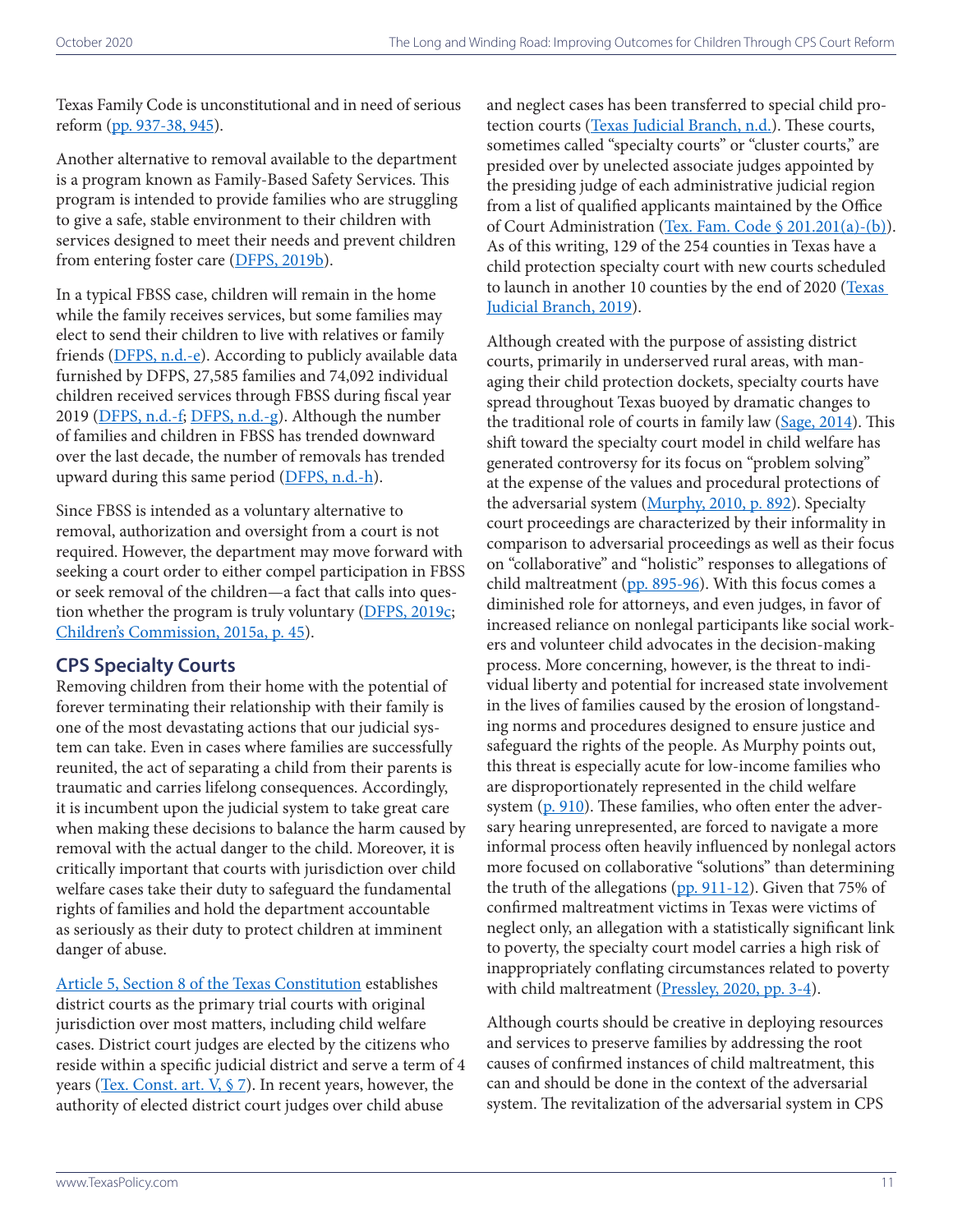cases is an important step for improving outcomes for children and families. At minimum, reforms should include abandoning the collaborative, "problem-solving" approach of child protection courts in favor of procedural and evidentiary protections commonly utilized by elected district court judges as well as creating an absolute right for any party to object to an associate judge conducting a hearing and have their case adjudicated by the district court.

Additionally, associate judges should be elected so that they can be held directly accountable to the citizens affected by their decisions and who are rightfully concerned about the well-being of the children in their communities.

## **Conclusion**

In his speech to Congress on June 8, 1789, James Madison argued that incorporating the Bill of Rights into the Constitution would cause the courts to "consider themselves […] the guardians of those rights" and establish the judiciary as "an impenetrable bulwark against every assumption of power in the legislative or executive" [\(Madison, 1789](https://press-pubs.uchicago.edu/founders/documents/v1ch14s50.html)). The relationship between children and parents is one of the oldest and most fundamental rights possessed by citizens, and the power of the state to interfere with it must be zealously limited absent a compelling governmental interest (*[Troxel](https://supreme.justia.com/cases/federal/us/530/57/)  v. Granville*[, 2000, p. 65](https://supreme.justia.com/cases/federal/us/530/57/)). For this reason, it is equally important for courts with jurisdiction over child protection cases to fulfil their Madisonian role as guardians of the rights of children and families against abuse at the hands of government as it is for them to protect children against abuse at the hands of a caregiver. Improving outcomes for children and families who have contact with the child welfare system requires continual attention to the functioning of courts in this role and reforms to procedures governing the complex life cycle of CPS cases to ensure that the child welfare system is able to effectively carry out its important job of protecting children who are in imminent danger in a restrained, constitutional manner.

## **Recommendations**

- Limit removals of children to cases of imminent danger where removal is the least harmful intervention for the child.
- Guarantee the right to counsel in child protection cases by requiring appointment of attorneys for parents at the time a petition seeking the removal of a child is filed.
- Increase the evidentiary standard for separating a child from their family to, at minimum, a "preponderance of the evidence"
- Prioritize the earlier reunification of families by mandating the use of monitored return throughout the life cycle of a CPS case, except in cases where a child would remain at imminent risk of harm.
- Achieve timely permanency for children by setting a clear timeframe for courts to render a final ruling once a final trial on the merits has commenced.
- Change the evidentiary standard for granting permanent conservatorship of a child to the Department of Family and Protective Services or other nonparent to "clear and convincing evidence" to achieve parity with the standard for termination of parental rights.
- Amend Family Code Section 264.203 to apply the same procedural protections in court-ordered services cases as are required in removal hearings.
- Restore the values and safeguards of the adversarial system to child protection courts by requiring courts to employ the same procedural and evidentiary protections utilized by district courts.
- Create an absolute right for any party to object to an unelected associate judge conducting a hearing and to have their case adjudicated by the district court.
- Make decisions to remove children into foster care subject to oversight by elected judges who are directly accountable to the public.  $\frac{1}{N}$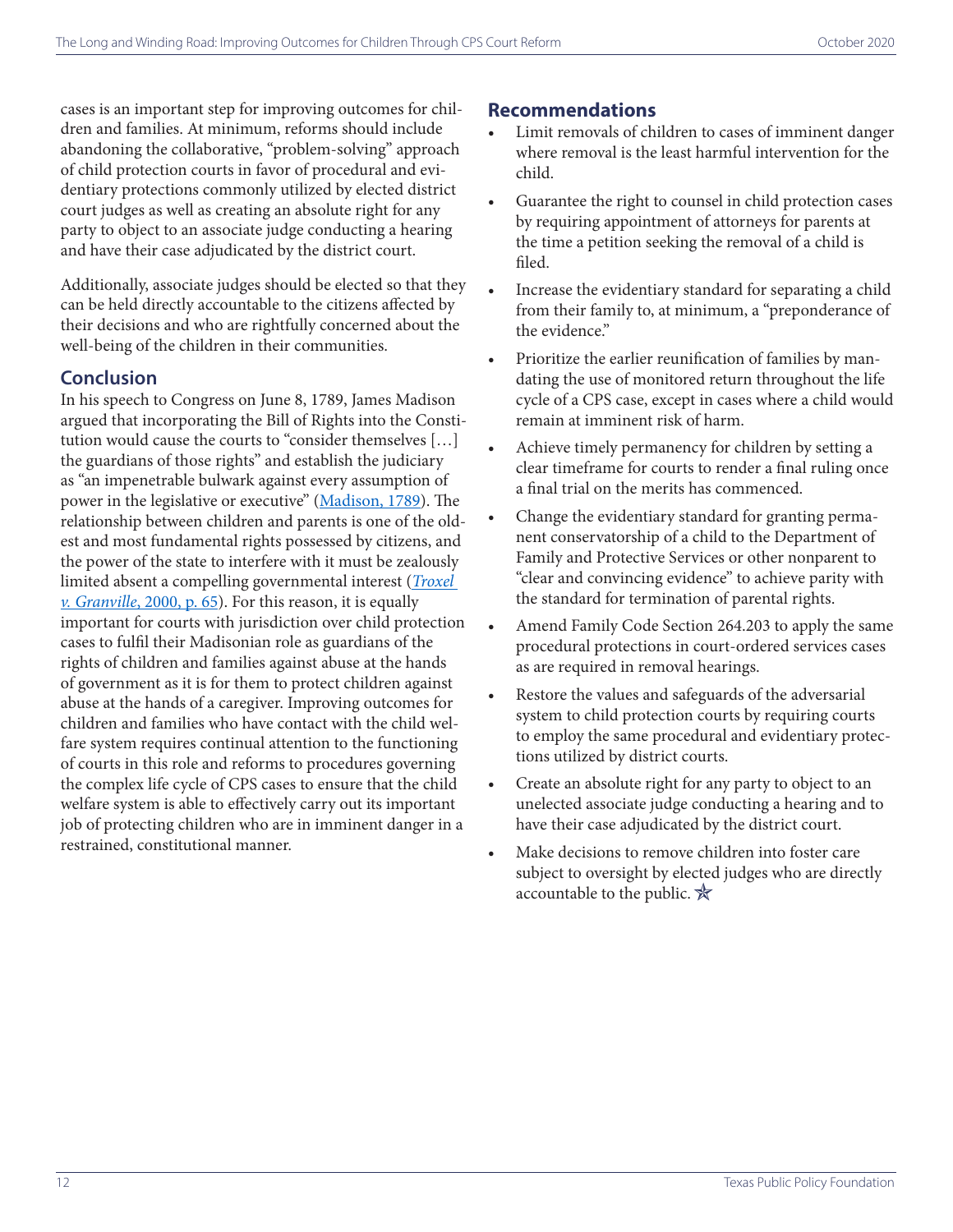#### **References**

- Administration for Children and Families. (1998). *Program Instruction: New Legislation Public Law 105-89, The Adoption and Safe Families Act of 1997*. U.S. Department of Health and Human Services. [https://www.acf.hhs.gov/](https://www.acf.hhs.gov/sites/default/files/cb/pi9802.pdf) [sites/default/files/cb/pi9802.pdf](https://www.acf.hhs.gov/sites/default/files/cb/pi9802.pdf)
- Cockerell, C., James, J., & Williams, G. (2008, August 22) *Urgent legal advisory for investigations*. Texas Department of Family and Protective Services. <https://thsc.org/wp-content/uploads/2012/07/cps-memo-2008-08-22-gates-case.pdf>
- Doyle, J. (2007). Child protection and child outcomes: Measuring the effects of foster care. *American Economic Review*, *97*(5), 1583-1610. <https://pubs.aeaweb.org/doi/pdfplus/10.1257/aer.97.5.1583>
- Exec. Order No. 13930, 85 F.R. 38741 (2020). [https://www.federalregister.gov/documents/2020/06/29/2020-14077/](https://www.federalregister.gov/documents/2020/06/29/2020-14077/strengthening-the-child-welfare-system-for-americas-children) [strengthening-the-child-welfare-system-for-americas-children](https://www.federalregister.gov/documents/2020/06/29/2020-14077/strengthening-the-child-welfare-system-for-americas-children)
- HB 7. Enrolled. 85th Texas Legislature. Regular. (2017). [https://capitol.texas.gov/tlodocs/85R/billtext/pdf/HB00007F.pdf](https://capitol.texas.gov/tlodocs/85R/billtext/pdf/HB00007F.pdf#navpanes=0)
- *In re J.D.G.*, 570 S.W.3d 839 (Tex. App. 2018).<https://casetext.com/case/in-re-of-2695>
- Lawrence, C., Carlson, E., & Egeland, B. (2006). The impact of foster care on development. *Development and Psychopathology*, *18*, 57-76. [https://cca-ct.org/Study%20Impact%20of%20Foster%20Care%20on%20Child%20Dev.pdf](https://cca-ct.org/Study Impact of Foster Care on Child Dev.pdf)
- Madison, J. (1789, June). *Amendments to the Constitution, [8 June] 1789*. Founders Online. National Archives. <https://founders.archives.gov/documents/Madison/01-12-02-0126>
- Mitchell, M., & Kuczynski, L. (2010). Does anyone know what is going on? Examining children's lived experience of the transition into foster care. *Children and youth Services Review*, *32*(3), 437-44. [https://www.sciencedirect.com/](https://www.sciencedirect.com/science/article/abs/pii/S0190740909003089) [science/article/abs/pii/S0190740909003089](https://www.sciencedirect.com/science/article/abs/pii/S0190740909003089)
- Murphy, J. (2010). Revitalizing the adversary system in family law. *University of Cincinnati Law Review*, *78*, 891-927. [https://scholarworks.law.ubalt.edu/cgi/viewcontent.cgi?article=1027&context=all\\_fac](https://scholarworks.law.ubalt.edu/cgi/viewcontent.cgi?article=1027&context=all_fac)
- Oetjen, J. (2003). *Improving parents' representation in dependency cases: A Washington State pilot program evaluation*. National Council of Juvenile and Family Court Judges. [http://www.opd.wa.gov/documents/0047-2003\\_PRP\\_](http://www.opd.wa.gov/documents/0047-2003_PRP_Evaluation.pdf) [Evaluation.pdf](http://www.opd.wa.gov/documents/0047-2003_PRP_Evaluation.pdf)
- Pressley, N. (2020). *Punished for being poor: The relationship between poverty and neglect in Texas*. Texas Public Policy Foundation.<https://files.texaspolicy.com/uploads/2020/06/01142226/Pressley-Neglect-Poverty-Perspective1.pdf>
- Sage, R. (2014, May). *Texas child protection specialty courts* [Memorandum]. Office of Court Administration. <http://texaschildrenscommission.gov/media/1372/30-texas-child-protection-specialty-courts.pdf>
- Sankaran, V. (2014). Using preventative legal advocacy to keep children from entering foster care. *William Mitchell Law Review*, *40*(3).<https://open.mitchellhamline.edu/cgi/viewcontent.cgi?article=1576&context=wmlr>
- Sinclair, B, & Davis, C. (2013). Services against our will: Texas Family Code § 264.203 is unconstitutional. *Texas Wesleyan Law Review*, *19*(4), 935-46. [https://heinonline.org/HOL/LandingPage?handle=hein.journals/](https://heinonline.org/HOL/LandingPage?handle=hein.journals/twlr19&div=59&id=&page=) [twlr19&div=59&id=&page=](https://heinonline.org/HOL/LandingPage?handle=hein.journals/twlr19&div=59&id=&page=)
- The Supreme Court of Texas Permanent Judicial Commission for Children, Youth, and Families. (2015a). *Parent resource guide*. [http://parentresourceguide.texaschildrenscommission.gov/pdf/Child%20Protective%20Services%20](http://parentresourceguide.texaschildrenscommission.gov/pdf/Child Protective Services Parent Resource Guide 2015.pdf) [Parent%20Resource%20Guide%202015.pdf](http://parentresourceguide.texaschildrenscommission.gov/pdf/Child Protective Services Parent Resource Guide 2015.pdf)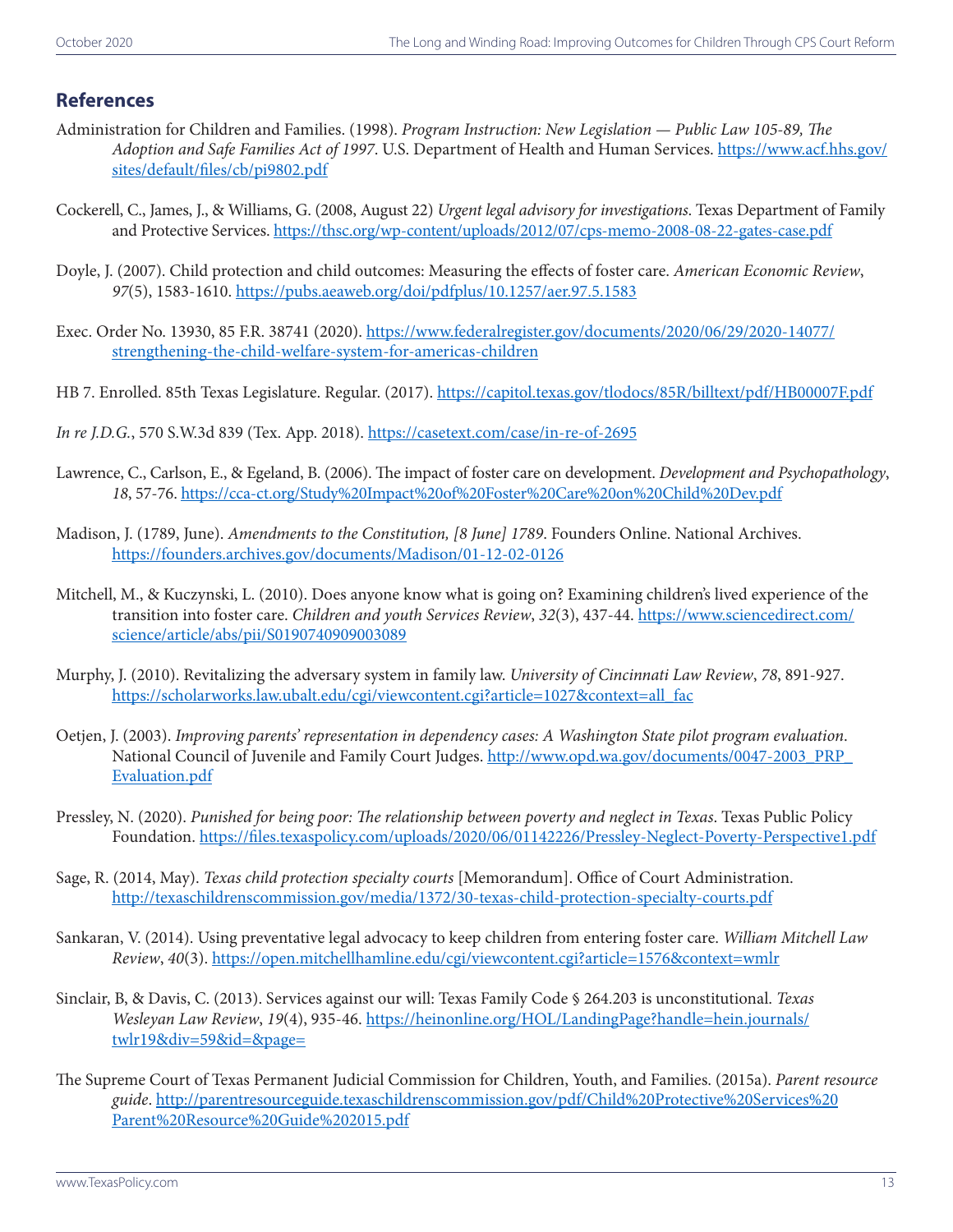- The Supreme Court of Texas Permanent Judicial Commission for Children, Youth, and Families. (2015b). *Texas child protection law bench book: Final hearing*. [http://benchbook.texaschildrenscommission.gov/library\\_item/gov.](http://benchbook.texaschildrenscommission.gov/library_item/gov.texaschildrenscommission.benchbook_draft/69) [texaschildrenscommission.benchbook\\_draft/69](http://benchbook.texaschildrenscommission.gov/library_item/gov.texaschildrenscommission.benchbook_draft/69)
- The Supreme Court of Texas Permanent Judicial Commission for Children, Youth, and Families. (2015c). *Texas child protection law bench book: Order for required participation*. [http://benchbook.texaschildrenscommission.gov/](http://benchbook.texaschildrenscommission.gov/library_item/gov.texaschildrenscommission.benchbook_draft/10) [library\\_item/gov.texaschildrenscommission.benchbook\\_draft/10](http://benchbook.texaschildrenscommission.gov/library_item/gov.texaschildrenscommission.benchbook_draft/10)
- The Supreme Court of Texas Permanent Judicial Commission for Children, Youth, and Families. (2018). *2018 study of legal representation in child protective services cases*. [http://texaschildrenscommission.gov/media/83923/2018-legal](http://texaschildrenscommission.gov/media/83923/2018-legal-representation-report-final-online.pdf)[representation-report-final-online.pdf](http://texaschildrenscommission.gov/media/83923/2018-legal-representation-report-final-online.pdf)
- Texas Department of Family and Protective Services (n.d.-a). *Child Protective Services (CPS): Children in DFPS legal responsibility during the fiscal year*. Retrieved August 17, 2020, from [https://www.dfps.state.tx.us/About\\_DFPS/](https://www.dfps.state.tx.us/About_DFPS/Data_Book/Child_Protective_Services/Conservatorship/Children_in_Conservatorship.asp) [Data\\_Book/Child\\_Protective\\_Services/Conservatorship/Children\\_in\\_Conservatorship.asp](https://www.dfps.state.tx.us/About_DFPS/Data_Book/Child_Protective_Services/Conservatorship/Children_in_Conservatorship.asp)
- Texas Department of Family and Protective Services (n.d.-b). *Statewide Intake: Type of contact & method of receipt*. Retrieved August 17, 2020, from [https://www.dfps.state.tx.us/About\\_DFPS/Data\\_Book/Statewide\\_Intake/](https://www.dfps.state.tx.us/About_DFPS/Data_Book/Statewide_Intake/Contacts.asp) [Contacts.asp](https://www.dfps.state.tx.us/About_DFPS/Data_Book/Statewide_Intake/Contacts.asp)
- Texas Department of Family and Protective Services (n.d.-c). *Report abuse, neglect, or exploitation*. Retrieved August 17, 2020, from [https://www.dfps.state.tx.us/contact\\_us/report\\_abuse.asp](https://www.dfps.state.tx.us/contact_us/report_abuse.asp)
- Texas Department of Family and Protective Services (n.d.-d). *CPI intakes: Priority, screening and assignment*. Retrieved August 12, 2020, from [https://www.dfps.state.tx.us/About\\_DFPS/Data\\_Book/Child\\_Protective\\_Investigations/](https://www.dfps.state.tx.us/About_DFPS/Data_Book/Child_Protective_Investigations/Intakes.asp) [Intakes.asp](https://www.dfps.state.tx.us/About_DFPS/Data_Book/Child_Protective_Investigations/Intakes.asp)
- Texas Department of Family and Protective Services (n.d.-e). *Family-Based Safety Services (FBSS)*. Retrieved August 24, 2020, from [https://www.dfps.state.tx.us/Child\\_Protection/Family\\_Support/FBSS.asp](https://www.dfps.state.tx.us/Child_Protection/Family_Support/FBSS.asp)
- Texas Department of Family and Protective Services. (n.d.-f). *CPS family preservation (FPR): Families served*. Retrieved on September 8, 2020, from [https://www.dfps.state.tx.us/About\\_DFPS/Data\\_Book/Child\\_Protective\\_Services/](https://www.dfps.state.tx.us/About_DFPS/Data_Book/Child_Protective_Services/Family_Preservation/Families_Served.asp) Family Preservation/Families Served.asp
- Texas Department of Family and Protective Services. (n.d.-g). *CPS family preservation (FPR): Children served*. Retrieved on September 8, 2020, from [https://www.dfps.state.tx.us/About\\_DFPS/Data\\_Book/Child\\_Protective\\_Services/](https://www.dfps.state.tx.us/About_DFPS/Data_Book/Child_Protective_Services/Family_Preservation/Children_Served.asp) Family\_Preservation/Children\_Served.asp
- Texas Department of Family and Protective Services. (n.d.-h). *Child Protective Services (CPS): Removals*. Retrieved on August 24, 2020, from [https://www.dfps.state.tx.us/About\\_DFPS/Data\\_Book/Child\\_Protective\\_Services/](https://www.dfps.state.tx.us/About_DFPS/Data_Book/Child_Protective_Services/Conservatorship/Removals.asp) [Conservatorship/Removals.asp](https://www.dfps.state.tx.us/About_DFPS/Data_Book/Child_Protective_Services/Conservatorship/Removals.asp)
- Texas Department of Family and Protective Services (2015a, March). *Statewide Intake policy & procedures: 4300 CPS assessment of priority*. [https://www.dfps.state.tx.us/handbooks/SWI\\_Procedures/Files/SWP\\_pg\\_4000.](https://www.dfps.state.tx.us/handbooks/SWI_Procedures/Files/SWP_pg_4000.asp#SWP_4300) [asp#SWP\\_4300](https://www.dfps.state.tx.us/handbooks/SWI_Procedures/Files/SWP_pg_4000.asp#SWP_4300)
- Texas Department of Family and Protective Services (2015b, March). *Statewide Intake policy & procedures: 4310 assessment of priority 1*. [https://www.dfps.state.tx.us/handbooks/SWI\\_Procedures/Files/SWP\\_pg\\_4000.asp#SWP\\_4300](https://www.dfps.state.tx.us/handbooks/SWI_Procedures/Files/SWP_pg_4000.asp#SWP_4300)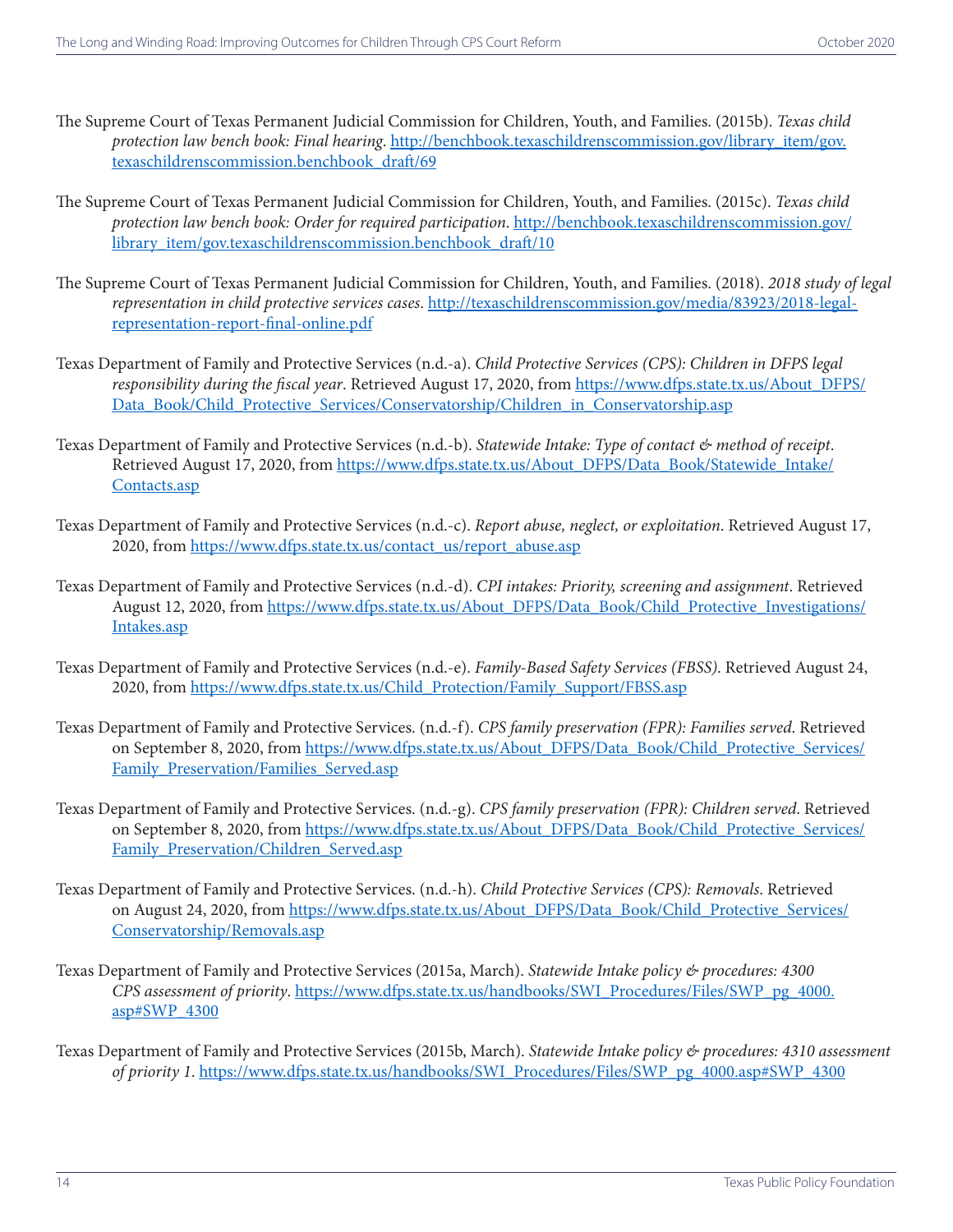- Texas Department of Family and Protective Services (2015c, March). *4320 assessment of priority 2.*  [https://www.dfps.state.tx.us/handbooks/SWI\\_Procedures/Files/SWP\\_pg\\_4000.asp#SWP\\_4300](https://www.dfps.state.tx.us/handbooks/SWI_Procedures/Files/SWP_pg_4000.asp#SWP_4300)
- Texas Department of Family and Protective Services (2015d, March). *4330 assessment of priority N*. [https://www.dfps.state.tx.us/handbooks/SWI\\_Procedures/Files/SWP\\_pg\\_4000.asp#SWP\\_4300](https://www.dfps.state.tx.us/handbooks/SWI_Procedures/Files/SWP_pg_4000.asp#SWP_4300)
- Texas Department of Family and Protective Services. (2017, February). *6234 prioritizing permanency goals*. [https://www.dfps.state.tx.us/handbooks/CPS/Files/CPS\\_pg\\_6200.asp](https://www.dfps.state.tx.us/handbooks/CPS/Files/CPS_pg_6200.asp)
- Texas Department of Family and Protective Services (2019a, September). *2281 reaching dispositions for the allegations*. [https://www.dfps.state.tx.us/handbooks/CPS/Files/CPS\\_pg\\_2200.asp](https://www.dfps.state.tx.us/handbooks/CPS/Files/CPS_pg_2200.asp)
- Texas Department of Family and Protective Services. (2019b, June). *12110 philosophy and the role of FBSS staff*. [https://www.dfps.state.tx.us/handbooks/CPS/Files/CPS\\_pg\\_x12000.asp](https://www.dfps.state.tx.us/handbooks/CPS/Files/CPS_pg_x12000.asp)
- Texas Department of Family and Protective Services. (2019c, June). *12651 refusal to participate in a safety plan*. [https://www.dfps.state.tx.us/handbooks/CPS/Files/CPS\\_pg\\_x12000.asp#CPS\\_12651](https://www.dfps.state.tx.us/handbooks/CPS/Files/CPS_pg_x12000.asp#CPS_12651)
- Texas Department of Family and Protective Services. (2020, June). *CPS 1.8 FBSS Families receiving family preservation services on August 31 FY 2010-2019*. [https://data.texas.gov/Social-Services/CPS-1-8-FBSS-Families-Receiving-](https://data.texas.gov/Social-Services/CPS-1-8-FBSS-Families-Receiving-Family-Preservatio/44ic-7ps3)[Family-Preservatio/44ic-7ps3](https://data.texas.gov/Social-Services/CPS-1-8-FBSS-Families-Receiving-Family-Preservatio/44ic-7ps3)
- *Texas Department of Family and Protective Services v. Jordan Eads*. Cause No. 17-1-28-A. (216th District Court, Kerr County, Sept. 4, 2020). [https://files.texaspolicy.com/uploads/2020/09/08151134/2020-9-4-Final-Judgment-and-](https://files.texaspolicy.com/uploads/2020/09/08151134/2020-9-4-Final-Judgment-and-Order.pdf)[Order.pdf](https://files.texaspolicy.com/uploads/2020/09/08151134/2020-9-4-Final-Judgment-and-Order.pdf)
- Texas Judicial Branch. (n.d.). *About Texas courts: Children's courts*. Accessed August 25, 2020, from [https://www.txcourts.](https://www.txcourts.gov/about-texas-courts/childrens-courts/) [gov/about-texas-courts/childrens-courts/](https://www.txcourts.gov/about-texas-courts/childrens-courts/)
- Texas Judicial Branch. (2019, December). *Texas Office of Court Administration Child Protection Courts*. [https://www.txcourts.gov/media/1445466/childprotectioncourts\\_december2019-11x17.pdf](https://www.txcourts.gov/media/1445466/childprotectioncourts_december2019-11x17.pdf)
- Thornton, E., & Gwin, B. (2012). High-quality legal representation for parents in child welfare cases results in improved outcomes for families and potential cost savings. *Family Law Quarterly*, *46*(1), 139-154. [https://www.oregon.gov/](https://www.oregon.gov/gov/policy/Documents/LRCD/Meeting6_031616/Cost_Benefit_Analysis/Parent_Rep_cost_savings.pdf) [gov/policy/Documents/LRCD/Meeting6\\_031616/Cost\\_Benefit\\_Analysis/Parent\\_Rep\\_cost\\_savings.pdf](https://www.oregon.gov/gov/policy/Documents/LRCD/Meeting6_031616/Cost_Benefit_Analysis/Parent_Rep_cost_savings.pdf)
- Washington State Office of Public Defense. (2010, February). *Reunification and case resolution improvements in Office of Public Defense (OPD) parents representation program counties*. [http://www.opd.wa.gov/documents/0049-2010\\_](http://www.opd.wa.gov/documents/0049-2010_PRP_Evaluation.pdf) [PRP\\_Evaluation.pdf](http://www.opd.wa.gov/documents/0049-2010_PRP_Evaluation.pdf)